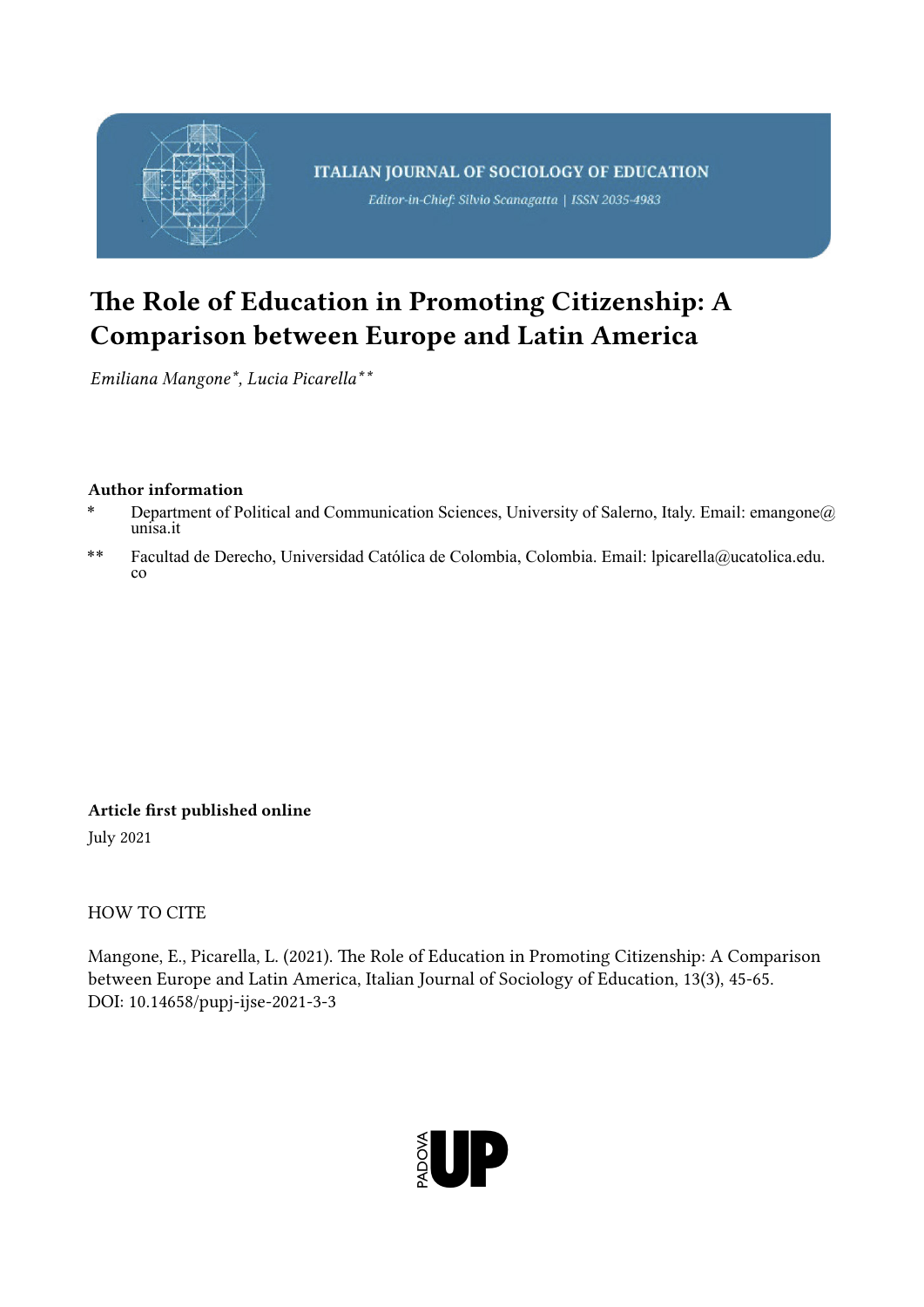# The Role of Education in Promoting Citizenship: A Comparison between Europe and Latin America

*Emiliana Mangone, Lucia Picarella*

*Abstract:* This article examines the importance of educational processes for creating a new, conscious, and participatory citizenship, paramount to strengthen democracies today. We will observe these complex interconnections through a qualitative methodology based on an introductory theoretical study on plural and participatory citizenship. We will then anchor it to an overview of the educational strategies implemented in Europe and Latin America based on official documents by the various bodies of these two geographical macro-areas or supranational organisms, such as UNESCO, concerning both countries. In the conclusions, this comparison will highlight coinciding interests in strengthening educational projects to promote participatory citizenship, despite differences at the national and supranational level between the two regional contexts.

*Keywords:* education, participatory citizenship, Europe, Latin America.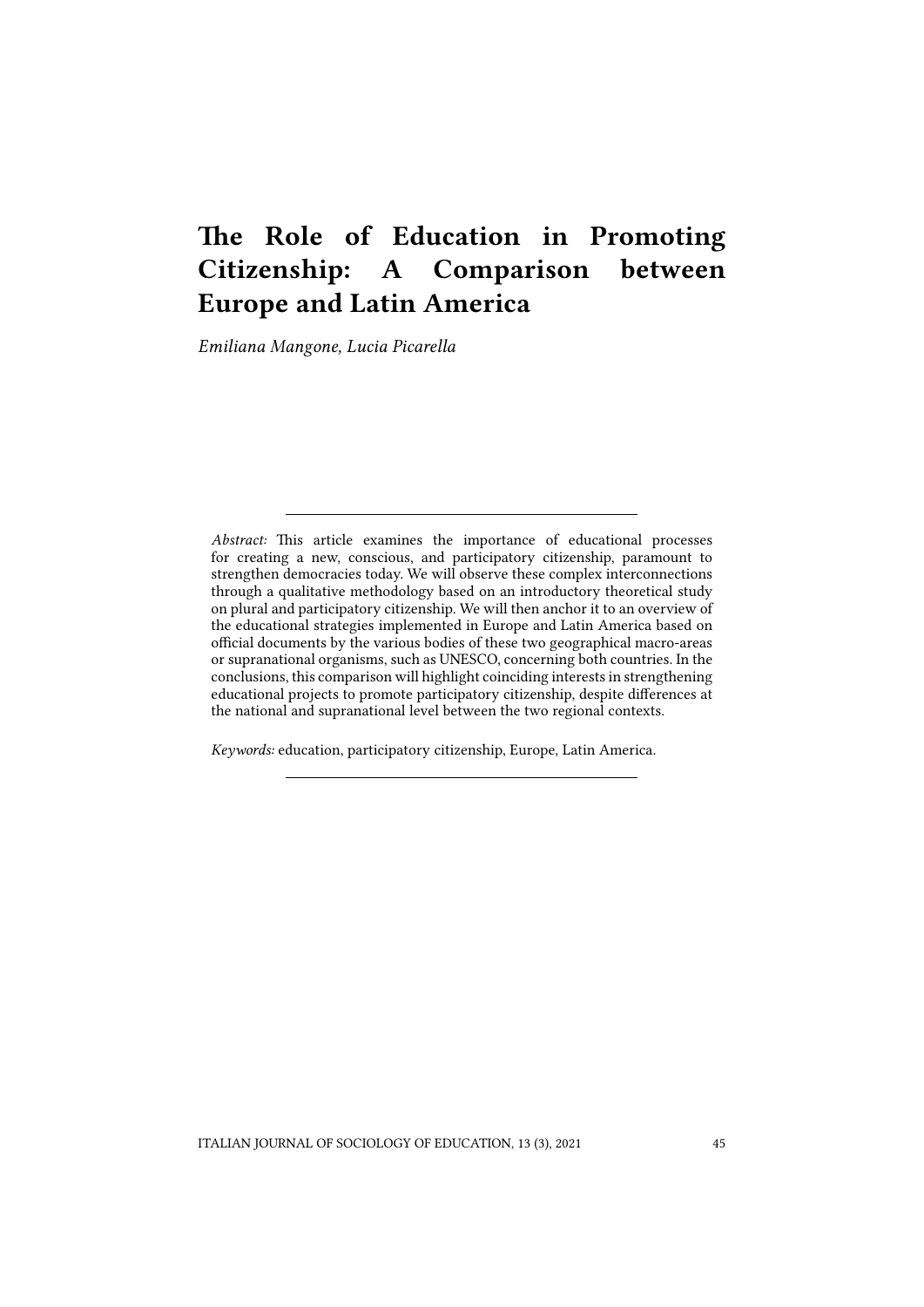### 1. Plural citizenship and the strategic role of education

Educational processes are crucial for the development of countries and populations. However, musings on education cannot focus only on the educational process itself. Instead, they should first aim attention at the relationship between education and society or, in other words, between educational ideals and practices and the society of reference. Studying the educational processes (and all other processes connected to them, *e.g.,* learning and training) means considering the link between education and the social reality that encompasses all the constituent dimensions of society itself. Indeed, the constitution of reality is one of the aspects that influence the development of everyday dynamics within society. The individuals who become part of the society (by birth) or of a new society (by relocation or immigration) must be able to adapt to the socio-cultural context (society/system) without having to deny their social, psychological, or cultural peculiarities and identity.

Again, we cannot take the relationship between education and society as a standalone object of study. We must also consider its transformations in relation to the social, cultural, economic, and political changes that affect the social contexts. Our reflections must include the relationships between individuals and the educational objectives and practices. To do this, we cannot but use an interdisciplinary approach. In such a complex scenario as the global society, where several dimensions are closely intertwined, many topics or research are relevant to educational processes (Lawrence, 2008). In recent years, some of them have become more important than others, particularly *intercultural education*.

Ethno-cultural pluralism (Savidan, 2009) is not new in the history of humanity. The reflections on educational processes and formative systems are focused precisely on the cultural aspects, which are the first to be involved in integration processes. In contemporary society, marked by large migration flows, they are fundamental for cohesion and civic coexistence. The debate on multiculturalism (Taylor, 1992; Baumann, 1999) as a new way of conceiving culture and its dynamics that is concretized by cultural integration, is topical. Culture can only come from an intercultural education promoted by the institutions in charge because only integration creates the conditions for everyone to have equal chances to choose for their life project, *life chances* (Dahrendorf, 1988).

We cannot study the dynamics connected to the relationship between education and society through simplistic analyses. All individual activities take concrete form only upon interaction with others or when expressing a need to be satisfied. The multi-dimensionality and multi-contextuality of everyday life require an equally multidimensional analysis that overcomes the opposition between the *micro-* and *macro-* of educational processes (Man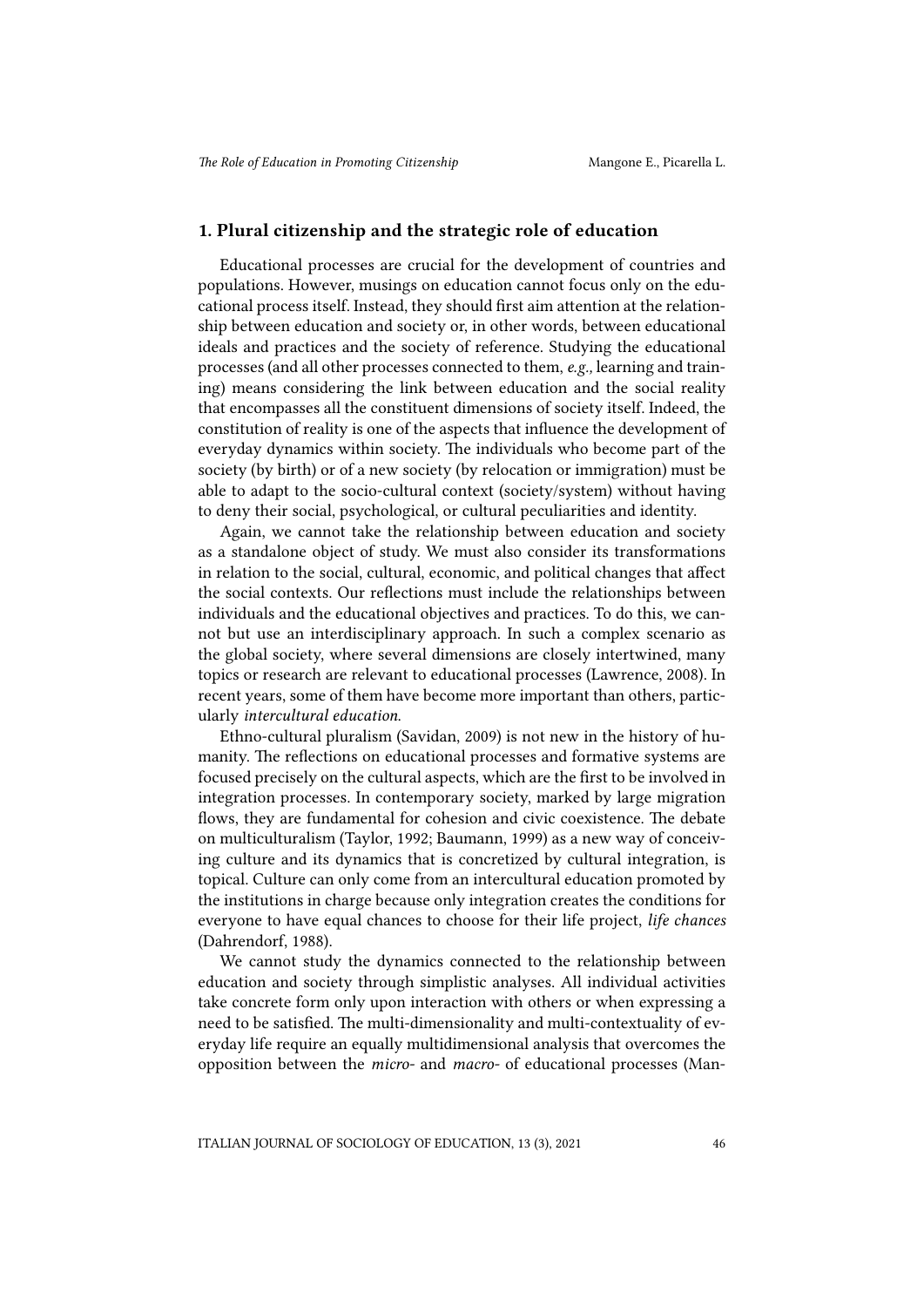gone, 2015). The first dimension refers to the social actions of individuals; the second one to social systems and their organizational forms. The reality experienced by individuals is constructed through a socialization process that is learning and internalization but also exteriorization and objectification (Berger & Luckmann, 1966). These phases design the fundamental process of self-structuring, which links society, knowledge, and the individual. Its guarantees must be twofold. On the one hand, the integration and adaptation of individuals; on the other, the maintenance, development, and updating of the objectified knowledge that allows civil coexistence and the right degree of competitiveness in both work and the economy. We must consider and understand education within this dialectical process composed of different moments.

What follows is the question of the relationship between education and society, expressed, on the one hand, as equitable access to educational institutions and, on the other, the use of knowledge as a resource (Artiles *et al.*, 2011). Globalization affects the economic and socio-cultural dimension of society. It has enhanced, rather than reducing, the interdependence between rich countries and poor, creating new inequalities and influencing social relations. The relationship between education and society inevitably sheds light on the problem of equal opportunities and the reduction of inequalities, both of which are paradoxes of a global society (Sen, 1995).

To understand the socio-cultural and economic-political dynamics of contemporary society, it is sufficient to adopt a broad definition of equity. We will, therefore, understand it as the "final distribution of the most egalitarian resources compared with that originally resulting from the economic and financial markets" (Mangone, 2012a, p. 15). Indeed, equity can be considered in different forms, as different are the applications of this principle. Its interpretation can be threefold. First, as an equal distribution of resources among separate groups (social, ethnic, etc.); second, as the equal possibility of access to resources regardless of the income of individuals; and, finally, as an equal opportunity of access for equal needs. This political project is still far from materializing because defining a shared criterion of equity is by no means an easy task. It implies the involvement of various spheres of individual life: from the ethics of human rights to the health sciences, populations, and society, to economics and politics.

If we transpose to educational processes the forms mentioned above, we can understand equity in two ways. On the one hand, as an equal possibility of access to education independently of individual income and, on the other hand, as equal distribution of knowledge among different groups (social, ethnic, gender, etc.).

In the first case, in the Western European world, this condition is guaranteed by the public education systems flourished in the wake of the protests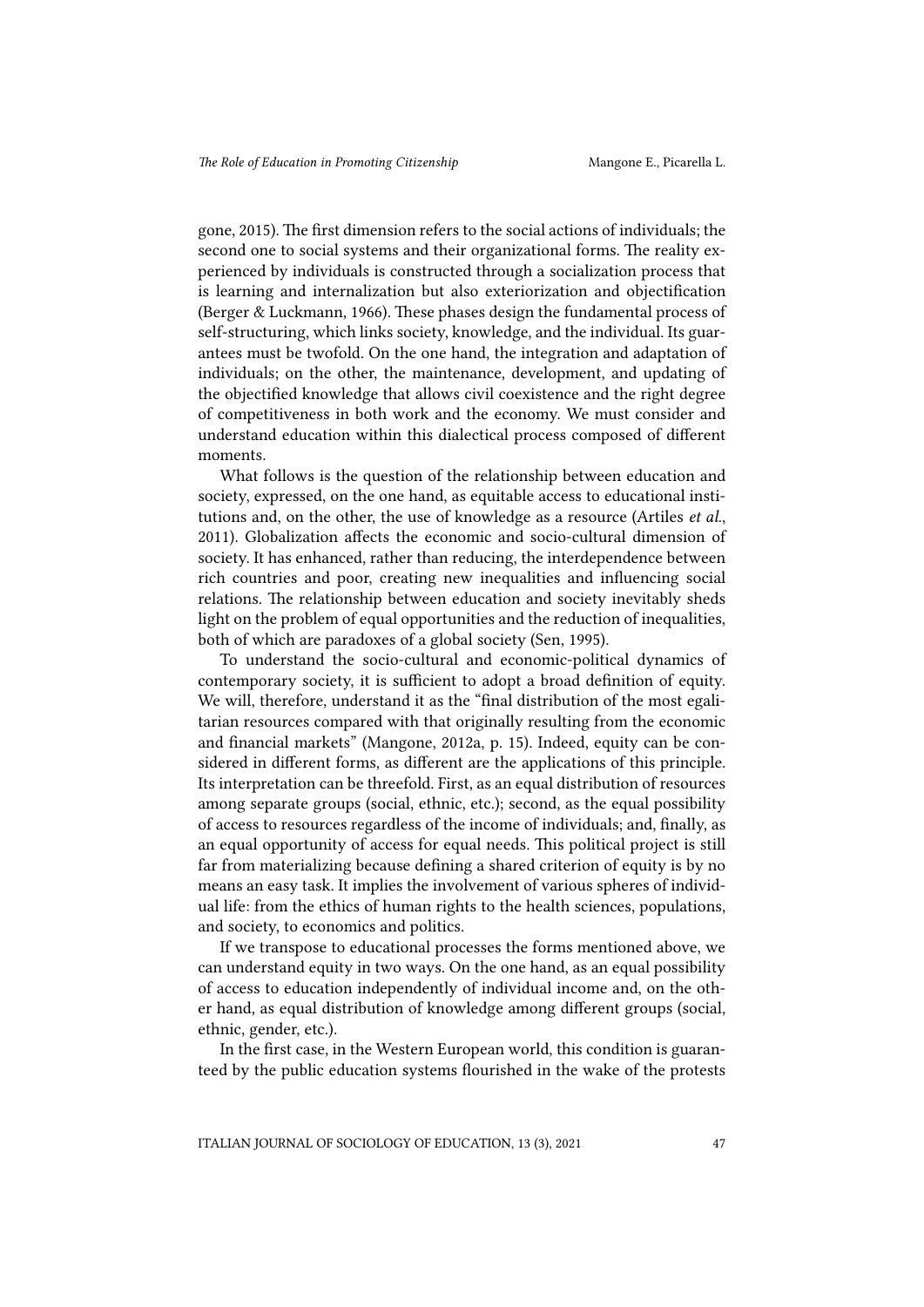of the cultural movements of the 1960s and 1970s (Betti & Cambi, 2011), who became the voice of the inequalities existing in the education systems, opening it up to all social classes. Public schools guarantee the first level of equity but do not always ensure the second one, especially given the strong migration flows recorded in recent decades, particularly in the Mediterranean countries. If this was the evolution of the education system in Europe at the end of the last century, many Latin American countries, in the same years, struggled against dictatorships, leading to the unequal development of education systems. In this contribution, we do not intend to address this issue, focusing instead on the problems that education and training systems must face when the context becomes increasingly multicultural, requiring intercultural integration (Malizia *et al.*, 2008). Such a situation calls for an evolution of educational processes towards a multidimensional vision. We should see the institutions, teachers, and students as a whole. Above all, we should acknowledge the relationships formed among them – and between them and the rest of society. Our aim should be to overcome the traditional visions that kept these levels and the different elements involved in the educational and training processes separate.

Schools are a place of education for the world. They should already be moving towards forming new polyvalent or trans-ethnic cultural identities. Education becomes a multidimensional process of interaction between subjects of different cultural identities, who through the encounter live a deep and complex experience of conflict and reception as a valuable opportunity for personal growth. The perspective is changing what hinders the construction of a new civil coexistence, including developing changing the school system and requalifying the educators.

Education to an ever-plural citizenry is a work of knowledge that is not limited to actions (through methodologies) but is tasked with a double promotion. On the one hand, the comparison between individuals of different cultures; on the other, social cohesion, thus giving rise to fair opportunities through the circulation of knowledge. The aim is to use education to eliminate the obstacles to the construction of a new civil cohabitation based on a form of citizenship that goes beyond pluralism, also by changing the school system and using media and technologies<sup>1</sup> (if necessary) to reduce "distanc-

<sup>&</sup>lt;sup>1</sup> Jenkins (Jenkins *et al.*, 2009) believes that the new plural culture, encouraged by the "sociability" of technologies, prompts to engage in civic debates and participate in community life. It contributes to the emancipation process through opportunities for meaningful decision-making within the civic context of belonging. The research supporting his vision shows that several factors turn a meaningfully used Internet into a "place" promoting social equality. Among others, the available level of interaction, the opportunity to foster community social ties, the possibility to support collaborative knowledge-building activities. When these criteria are met, the Net contributes to improving the daily life of those who live on the margins of society (Stasova & Khynova, 2012; Mehra *et al.*, 2004).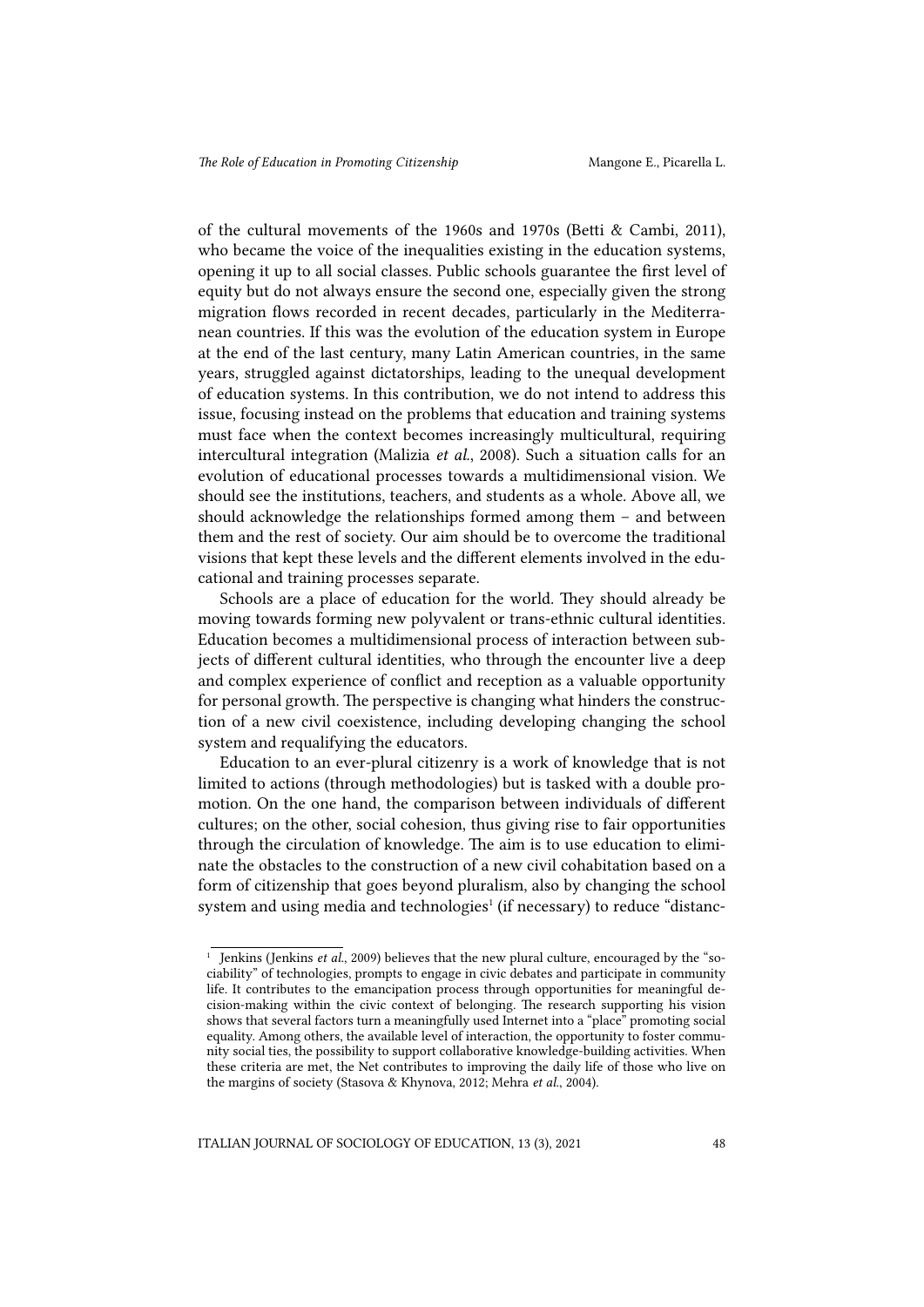es". However, we must acknowledge that there are too often realities of extreme marginalization on the ground, in which the gap in terms of inclusion and reduction of the digital divide has not yet been filled (Sartori, 2006) and requires even more attention following the Covid-19 pandemic.

#### 2. Towards a new concept of citizenship

Since ancient times, populations (or parts of them) have moved, territories have been occupied or freed, trade has expanded, borders have become more and more crossable, producing an ethnocultural pluralism of humankind. In the light of these transformations, the arising question is whether a real and substantial integration between these diversities is possible. We consider integration as a dynamic process that must necessarily deal with a severe dilemma between "local and therefore particularistic forms of belonging" and "supranational forms of belonging". The former are unsuitable for integration and solidarity, while the latter are too universalistic to guarantee the social identity, an essential condition for real integration.

The current cultural and political context has led to the transformation of the dimensions of solidarity (Zoll, 2000) and posed the problem of *citizenship*. The latter we commonly divide into three elements, as defined by Marshall (1950): individual freedoms, participation in political life, and the right to participate in societal dynamics. However, its expression contracts in to two forms: a *legal-formal* one and a *substantial* one. The former refers to the acquisition of citizenship, which allows the exercise of individual freedoms and participation in political life since an individual "exists because he or she is a citizen of the state"; the latter relates to real integration, which is achieved only with the active participation of individuals in societal dynamics (Cappelli & Mangone, 2012). This last form, in turn, is realized through two modalities: *a)* the right to be included, to assume duties and responsibilities in daily life at the local community level; *b)* the elaboration and implementation of policies for the protection and guarantee of common goods, and for the exercise of the right to democratically influence the decision-making processes considered relevant by and for the individual and her community.

It should be noted that legal-formal citizenship is not sufficient for the realization of the other (substantive) form, which contains the principles underpinning the real integration processes. To be not only "plural" but also "participatory", citizenship must be accompanied by processes allowing for the full expression of the right of representation and participation in the social, political, and economic life of a country. This usually happens if the two forms of citizenship merge.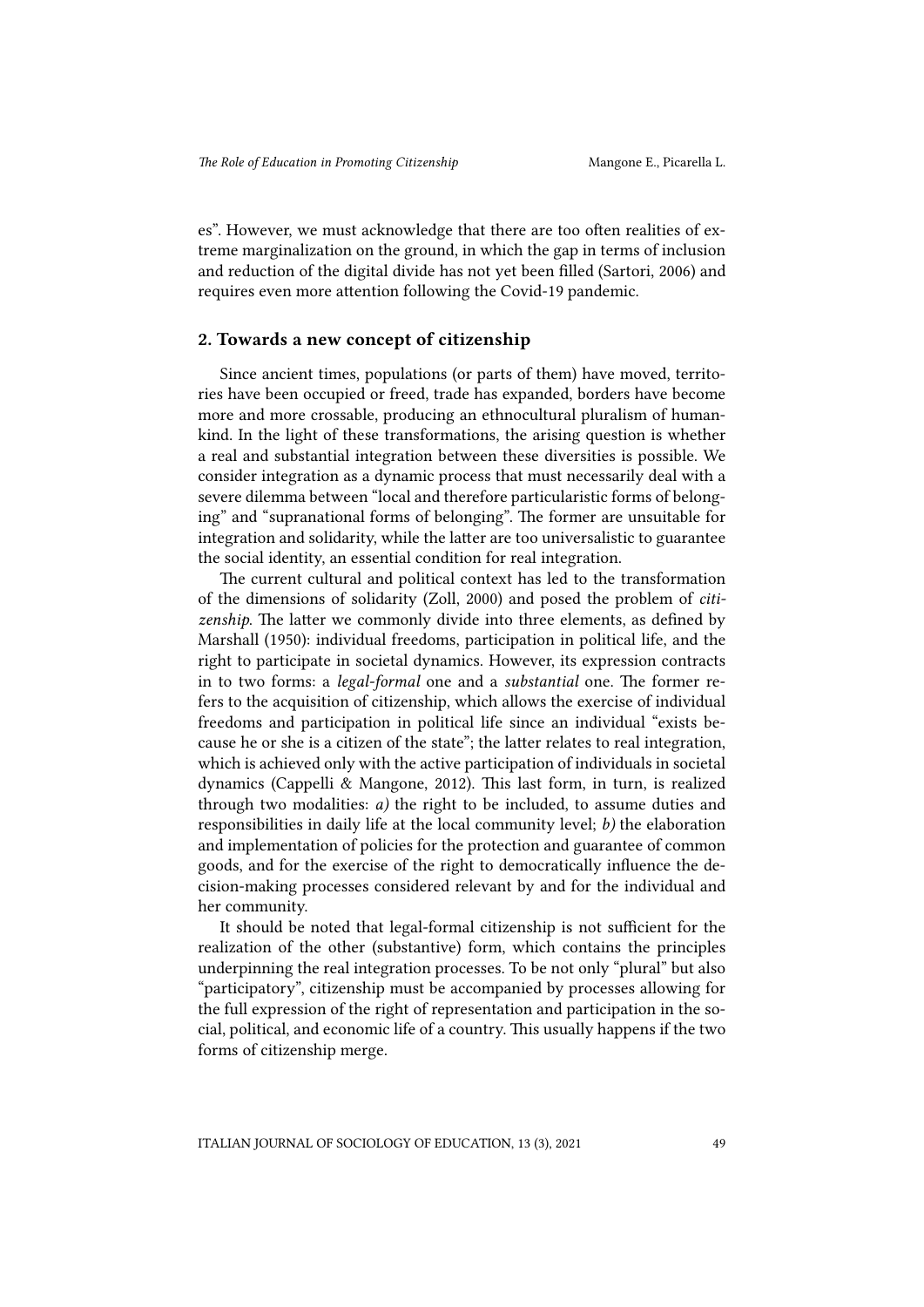In contemporary society, participatory citizenship is that aspect of a territory's policies allowing citizens to participate in the life of government and/or strengthen their sense of belonging to the community. New forms of governance accentuate citizens' actions in defining their needs and recognise the role that they and their social aggregations (formal and informal) can play as partners in a development process, rather than being passive recipients of services. In the last decades, a new process of participation has widened the audience of those who, in various capacities, join the process of decision making and planning of a territory. Citizenship has a dual nature. It is an objective of the governance policies of a given territory as well as an aspect affecting decision making, planning, and programming of interventions. It is possible to imagine different modalities of participatory citizenship based on different and complementary perspectives (Mangone, 2012b): *a)* to contribute to the elaboration and implementation of policies that protect and guarantee a *common good*; *b)* the right to influence in a democratic way the decision-making processes relevant to the individual and collective life of a territory; *c)* the right to be included, to assume duties and responsibilities in daily life at the local community level since it is in the daily life of each individual that participation begins to happen.

The cultural processes described here confirm and reinforce the need to build on participatory citizenship, the promotion of initiatives and the mobilisation of resources, through the ever-increasing introduction of planning and programming practices. This is possible only through the principle of subsidiarity<sup>2</sup>, which must be interpreted as support for widespread responsibilities and not as an exemption of the public/institutional actors from taking charge of the development of a territory and the well-being of all citizens. The institutions will have to organize different subjects with specific interests, which will interact on the needs and demand for development (human, social and economic), to build an organic *community policy*. This policy will be concretized with the enhancement of the community as a resource and a representation of the territory. Activating a community effort means liaising the citizen with the formal and informal networks in the area and supporting and promoting all those community networks of solidarity and reciprocity that spontaneously occur in a community.

This idea of participation-based citizenship has an inherent declination in both a global and a democratic sense. Each group must decentralize, without denying its cultural references, to transform the globe into a common context of exchange and confrontation in which everyone can cooperate for

<sup>&</sup>lt;sup>2</sup> The principle of subsidiarity already existed in ancient Greece (Plato and Aristotle) but reached its highest expression in the social sphere with the social doctrine of the Church. Its whose etymological derivation can be traced back to the Latin *subsidiu(m)* and precisely to the military language used to indicate reserve troops.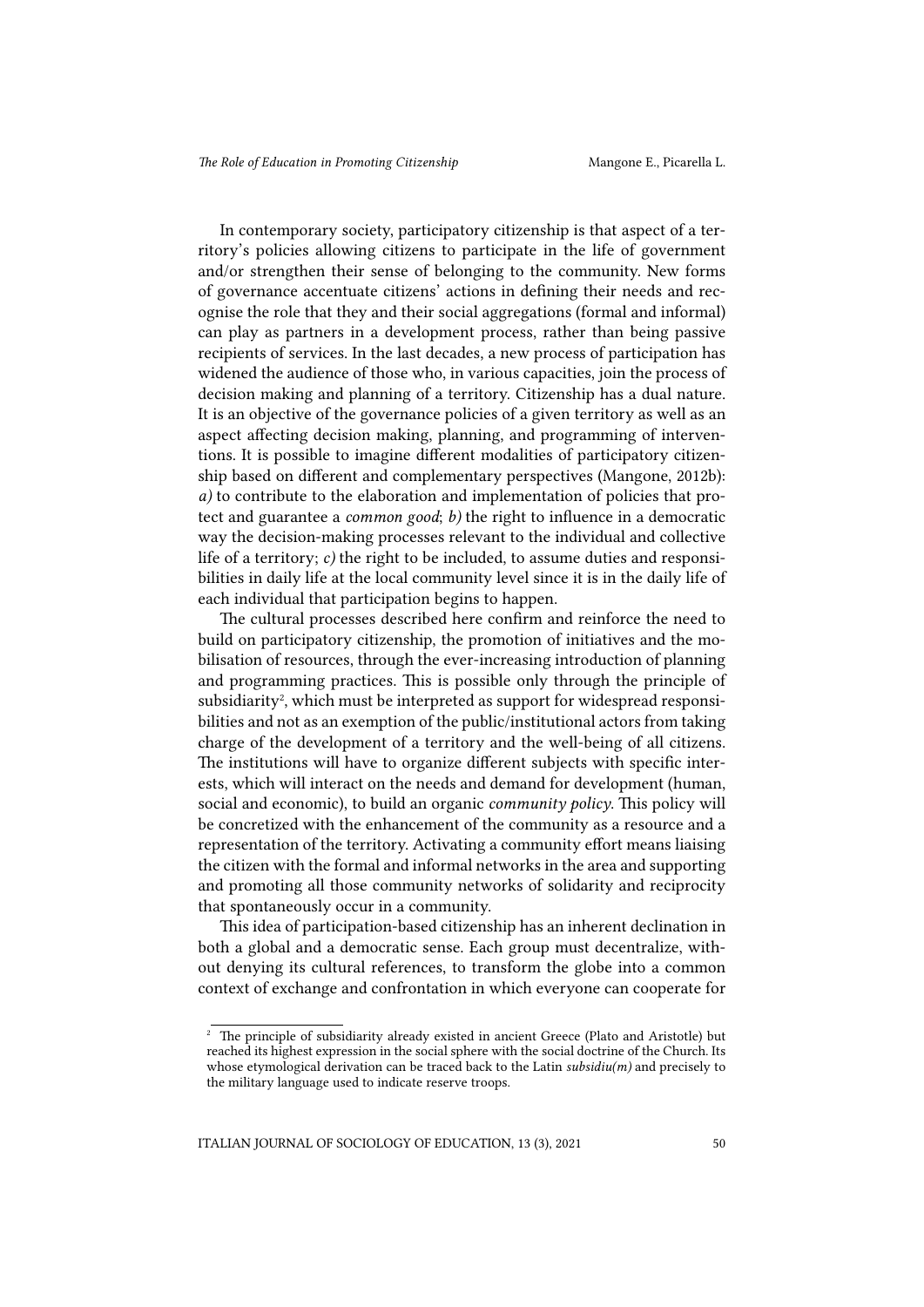growth and mutual enrichment with a sense of shared responsibility (admittedly, not always tension-free). Over time, the idea of citizenship has been reconsidered, given the low level of participation in governance and politics, especially by young people, which has led to the experimentation of alternative forms of participation in many non-European countries (Torney-Purta *et al.*, 1999). This is in line with an ethic of politics that, to be truly democratic, tries to minimize the asymmetries in relationships. There is a shift from an individual dimension of being (needs and rights) to one of doing (duties and capacity to act), directing decision making processes more and more towards a new idea of citizenship.

## 3. Participatory citizenship and education

The importance of rethinking the complex interrelationships between state and individual, to broaden and protect the conditions for the promotion of inclusion and participation, has led to an interesting "redefinition" of the concepts of education and citizenship.

From classical political theory to the most recent alternative study perspectives, there is convergence on the need for a democratic strengthening based on dialogue. The latter, in turn, should be founded on democracy education, considered as a prerequisite for the development of the knowledge and skills to promote participatory praxis in political-institutional life. There is a growing proportionality between democracy and education, the latter identified as the cardinal variable for a democratic metamorphosis as well as a measurement of its maturity (Picarella, 2018).

In this sense, democracy education must be understood as a transversal and interdisciplinary path, accompanied by policies boosting the formation of a critical and conscious citizenry for the development of the individual, human rights, and fundamental freedoms based on coexistence, inclusion, and solidarity. Educational processes aim at connecting culture with the enhancement of the human being, between freedom and personal fulfilment (Bertagna, 2009; Guardini, 1964). These processes must consider individual and intersubjective instances but also ethical-political virtues that, through citizen participation, make them tools for a socio-political regeneration (Palazzolo, 1977).

The above implies the recognition of education as a strategic dimension for cultural literacy, socialization, and civic reconstruction. The latter rests on educational processes aimed at developing critical capacity, prompting actions oriented to the common good, able to stimulate democratic values and ideals and fully express the qualifying element of democratic citizenship education, *i.e.,* the encounter-comparison with the other.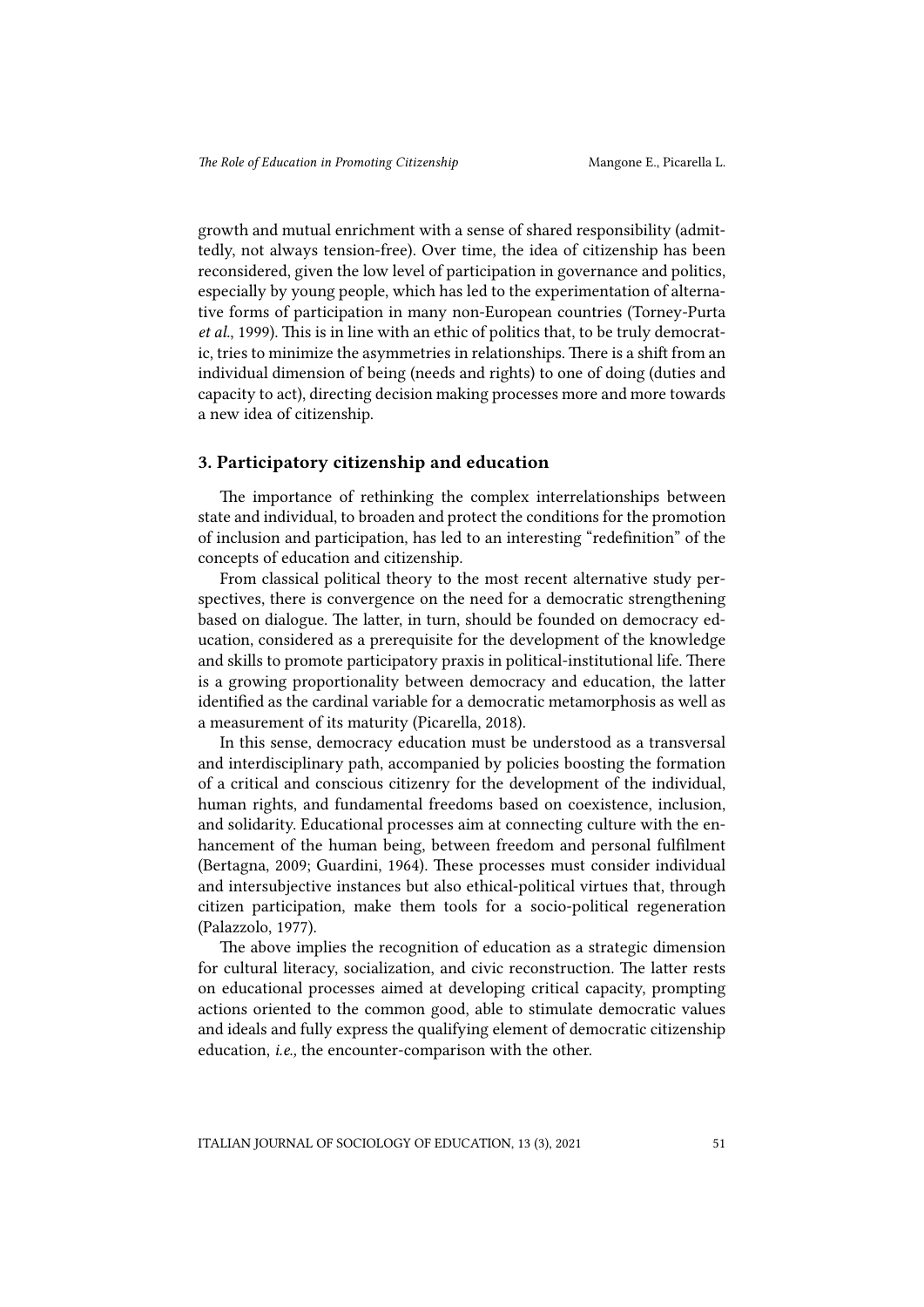It emerges that the concept of citizenship education, increasingly used in recent years, shows many facets. It connects to two core concepts. First, that of citizenship as an articulated and coordinated system of skills and values pertaining to socialization. Second, the importance of a change in the pedagogical offer, which should aim at promoting the skills needed to exercise active citizenship (Mortari, 2008). As Maritain maintained (1977), democracy dies when incapable of relating to education, as the democratic essence itself, in its being a *modus vivendi*, is no longer present. Maritain's vision is still relevant today.

From the end of the 19<sup>th</sup> century, theoretical-politic speculation considered education a functional mechanism for the stability of social systems. It emerged in Locke's aim of pedagogy for the formation of the state elite, in Rousseau's interpretation of the manifestation of the human essence in the relationship between education and politics, in the Mill's perspective of the educational pillar for the creation of free and responsible citizens.

The acknowledgement of the importance of the relationship between education and democracy to widen participatory and inclusive spaces grew stronger during the last century. It expressed itself fully through the progressive education movement and Dewey's pragmatism, which focused on the social objective of the educational process, a prerequisite for an informed and, therefore, active public opinion. The need to aim at forms of critical education also characterises Arendt's vision. Indeed, the scholar stresses the impossibility of achieving a quality democracy without civic education<sup>3</sup>. It also marks the theories of the various successive generations connected to the fourth Frankfurt school, all anchored to the awareness of the inadequacy in terms of solving historical-political-cultural problems. They hoped to rebalance this conflict through the "formula" of participatory citizenship and its ability to impact the political-institutional sphere, which cannot disregard the civic-political education of citizenry itself (Picarella & Mangone, 2020). On the other side of the ocean, this formula is fully expressed in Freire's pedagogy. His vision was based on the concepts of critical consciousness and pedagogy, stemming from a perfect synthesis between theoretical elaboration and the challenges posed by the social liberation and emancipation movements. In globalized contexts, the potentialities of emancipation unearth and highlight stark criticalities. They are closely linked to the process of "conscientization", which, in the scholar's words, is a "historical compromise" (Freire, 1980, p. 26). Conscientization is a critical reading of the capitalist system and its production of exclusion, homologation, and passivity. Freire's conscientization takes shape through reflective, critical, participato-

<sup>&</sup>lt;sup>3</sup> "Democracy only works for a people educated in democracy. And only in a democracy can people be educated for democracy" (Arendt, 2006, personal translation).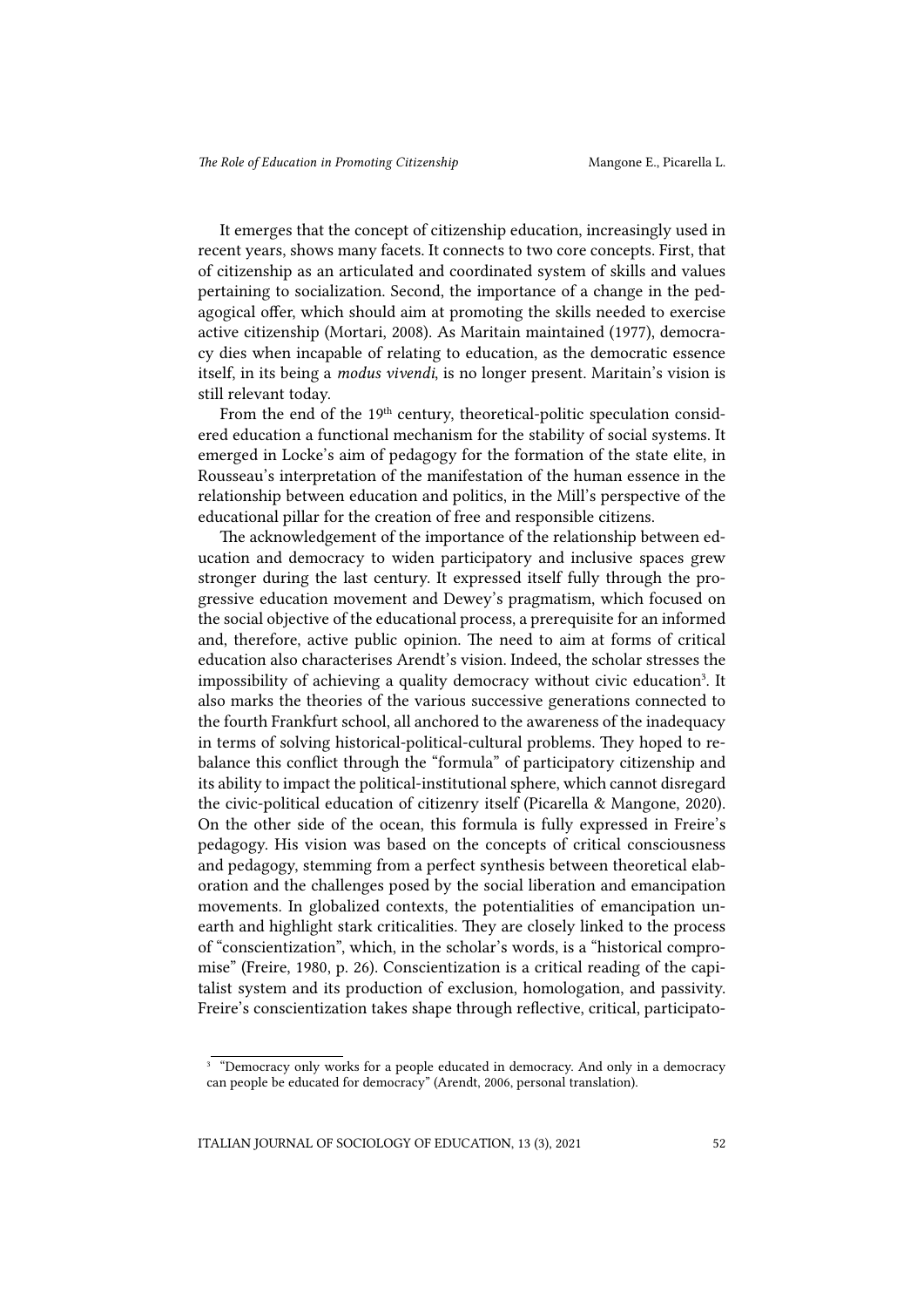ry, and democratic education, and the dialectic between theory and practice is configured as an epistemological movement intrinsic to this process. Assuming the importance of dialogue, cultural diversity and pluralism, Freire highlights the importance of constructing a proposal of education for a new, alternative, and disalienating cultural action, in which citizen participation allows knowledge to become "subject" of socio-cultural and political processes and interventions (Freire, 2011).

With the growing multiculturality of contemporary societies, citizenship and, consequently, education have been reformulated, due to the constant need for a conjunction between identity claims and cultural recognition. Today's global scene poses the challenge of citizenship education, *i.e.,* training in social behaviour that harmoniously synthesises autonomy, participation and sharing. We will now quickly examine these three concepts, relating them to citizenship. The assumption of autonomy is indispensable for the progressive construction and conscious defence of one's cultural identity. Similarly, participation is vital to open new spaces for critical reflection and democratic decision-making through dialogue and intercultural encounters, which frame the cognitive adventure of sharing. Promoting the awareness of shared values and working so that collective action does not ignore them, is an eminently educational interest. Indeed, its educational importance is even higher than its political one since the very meaning of citizenship takes on an added value when supportive in solidarity and participating in the many forms of civic action. These criteria should be re-evaluated – today more than ever – as the foundation of our democracies, since a culture of participatory citizenship must nourish the predisposition to interweave relationships and create a sense of community, spreading unconditional solidarity (Santerini, 2001). A new kind of socialization aimed at making people and groups aware of the challenges of multi-ethnic and multicultural contexts, able to be politically active in an ever-changing world, would allow them to perceive even more the centrality of their role in responsibly leading this change.

The transmission of knowledge, therefore, represents an excellent starting point for this purpose. The knowledge to be cultivated must be reflexive, which "deconstructs to reconstruct" (Picarella, 2018). Citizenship education does not mean educating "about" citizenship but "for" citizenship. It is not providing passive knowledge but promoting critical awareness, which is necessary for conscious participation in public affairs. It also means educating "through" citizenship since it is precisely through lived experience that a sense of community and a spirit of citizenship matures, capable of awakening souls. Citizenship education means educating people on critical thinking and experience to concretely construct forms and modalities of recognition and realization of one's rights. A pedagogy of commitment aimed at the concretization of the essence of politics: the search for the common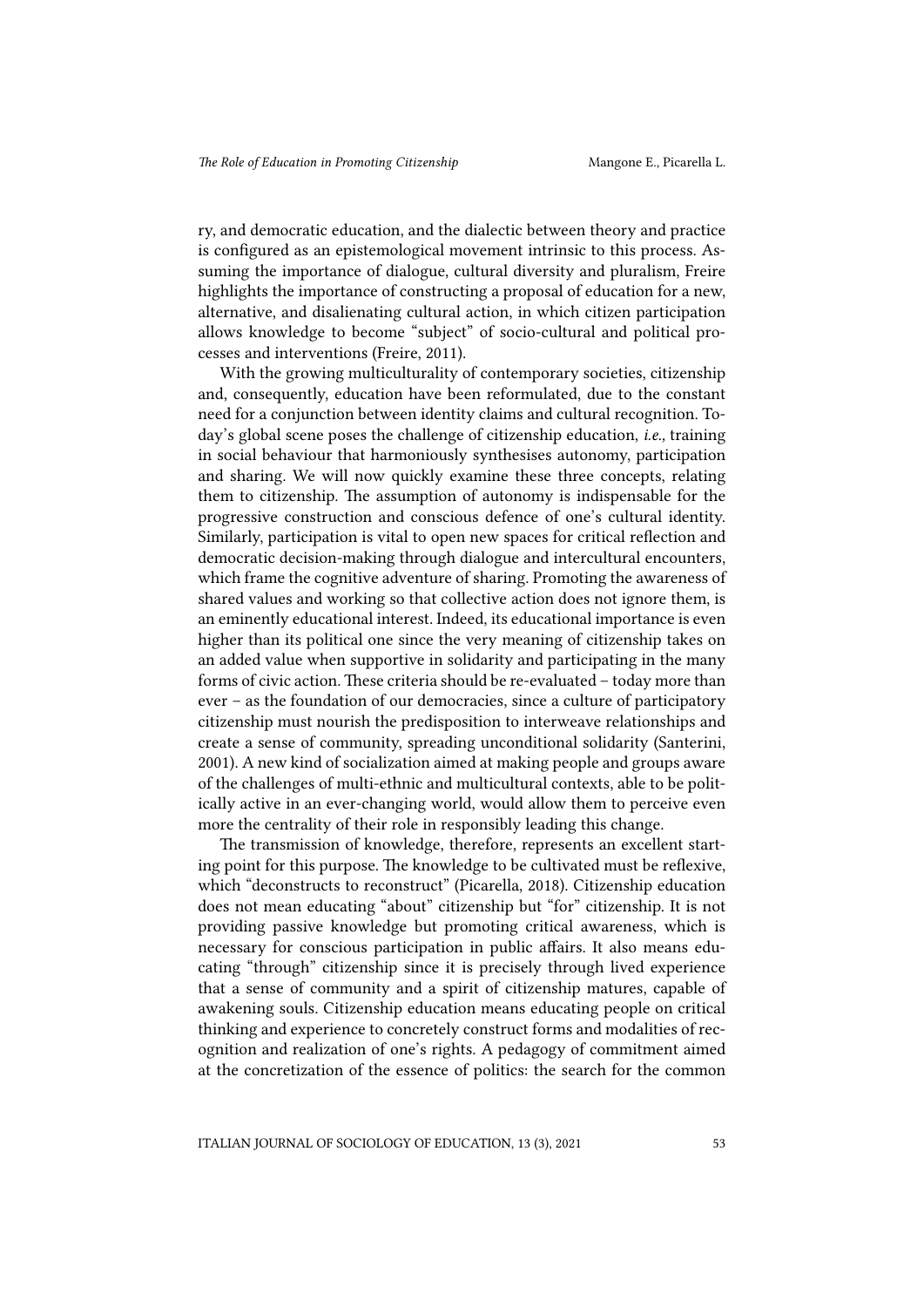good. A regulatory idea that directs the life of a community that, in turn, must educate and be educated in dialogue and collaboration, necessary for responsible citizenship and the basis of any participatory practice. In terms of socio-political praxis, especially in recent decades, the increase in civic participation has been inversely proportional to the crisis of traditional electoral participation, favoured by deliberative and participatory democracy, which have enriched and broadened the liberal-representative notion. The dialogical-collaborative component marks the difference in the realization of blunt processes of participatory citizenship, which have masked the distrust towards traditional forces and mechanisms.

The implementation of practices capable of influencing the construction of the democratic political-institutional design has given rise to a significant field of experimentation, today global best practices, which underline the importance of a growing institutionalization that can convert them into real policy instruments<sup>4</sup>. The forms of participatory citizenship and organized activism in the public arena have had, although not without problems and steps back<sup>5</sup>, a virtuous effect in terms of institutionality, strengthening the legitimacy of the new participatory aspirations. Democracy is taught, learned, and practised; to form citizenship we need educational systems that prioritise education as a public good. Without education – understood as a "community" of reciprocity, participation, sharing and critical awareness – democracy cannot be perfected, because education is citizenship and emancipation. It should be constantly committed to reducing inequalities and exclusion.

#### 4. A comparison between Europe and Latin America

The questions that now arise – also given the lack of interest of the younger generations in politics – is what role education plays in promoting these new global forms of participation-based citizenship and, above all, whether educational approaches are differentiated geographically. We will consider two macro geographical areas: Europe (not only EU) and Latin America. But first, we will review how supranational agencies and bodies have dealt with this question in the globalized society.

<sup>4</sup> For example, experiences such as that of Porto Alegre, which paved the way for bottom-up constitutional reform processes. Among the mechanisms and tools used were referendums, plebiscites, revocation of mandate, consultations, surgeries, participatory budgeting, public debates, neighbourhood committees, etc. For more information, see, among others, Picarella (2018, pp. 107 ff.).

 $\frac{1}{5}$  These experiences wanted to address the democratic crisis and the institutions' inability to respond to increasingly complex needs and problems. They are, however, liable to backfire in terms of political personalisation (Picarella, 2018, p. 128).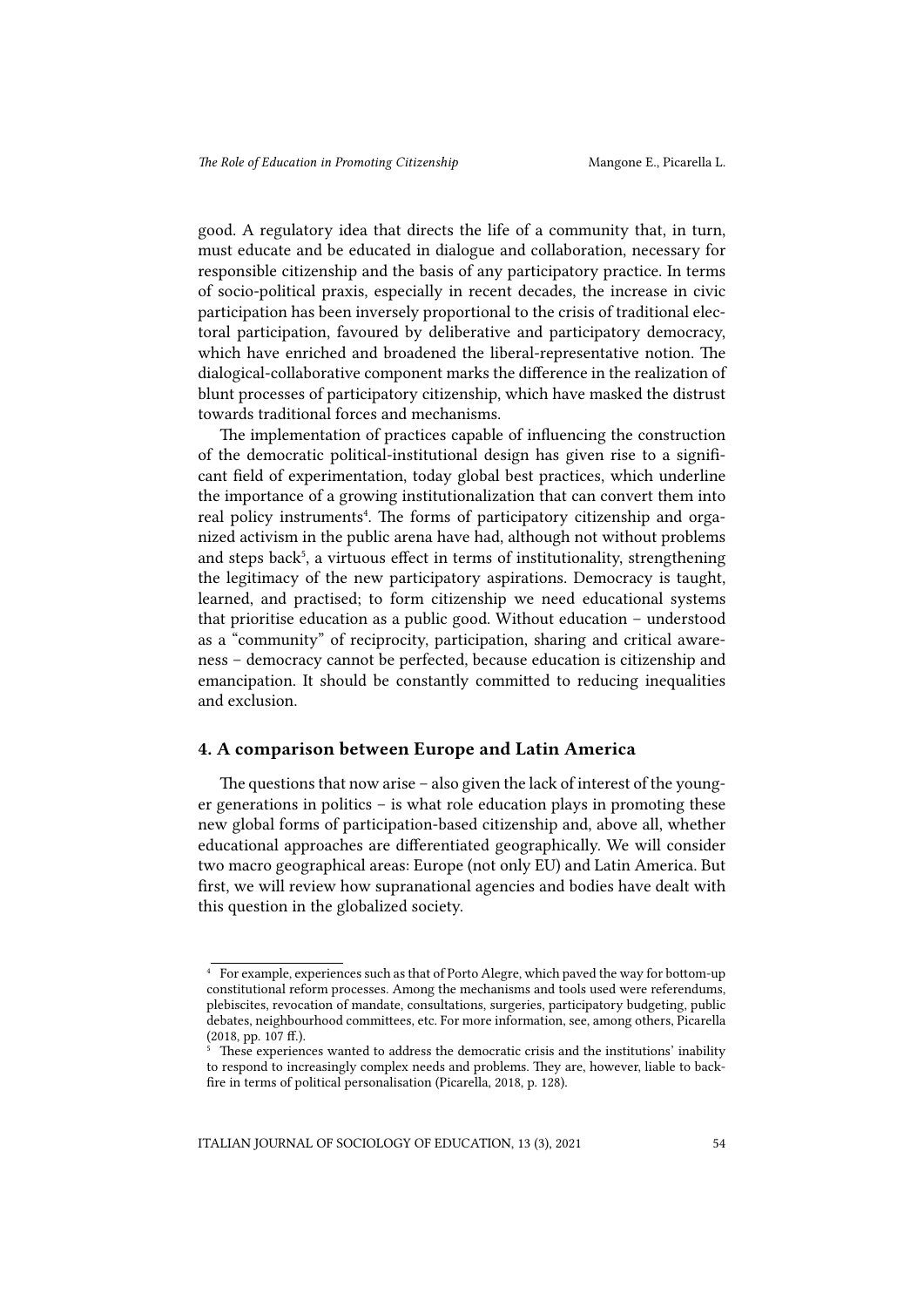The first international agency to support actions towards citizenship education was UNESCO (United Nations Educational, Scientific and Cultural Organization). In 2012, it promoted the Global Education First Initiative (GEFI), following the *World Declaration of Education for All* adopted at the Jomtien conference in 1990 which later gave birth to the international movement EFA (Education for All) coordinated by UNESCO. The main educational lines can be summarized as follows: *a)* bringing every child to school by removing barriers to entry and completion of the path; *b)* improving the quality of learning to ensure that individuals have the necessary skills to achieve life and work goals; *c)* promoting global citizenship – GCE, Global Citizenship Education (UNESCO, 2015) – through educational paths aimed at creating change to respect diversity and others, thus allowing individuals to understand the changes of the 21<sup>st</sup> century. UNESCO's activities in this area are further formalized with the establishment in 2016 – on the  $70<sup>th</sup>$  anniversary of its founding – of the *Chair on Global Learning and Global Citizenship Education* at UCLA (University of California, Los Angeles) and the formalisation of the GCEN (Global Citizenship Education Network).

This new concept of citizenship is also linked to the idea of sustainable development. Indeed, among the 17 SDGs (Sustainable Development Goals) identified in Agenda 2030 by the United Nations (UN, 2015) and waiting to be declined into national policies, Objective 4 is dedicated to education: *Ensure inclusive and equitable quality education and promote lifelong learning opportunities for all*.

Starting from the positions of UNESCO and the UN, other bodies are also activating interventions which, given the socio-economic framework of the last decades, promote these new forms of citizenship and review the strategies of inclusion through education.

#### 4.1. What happens in Europe?

Starting with the Europe 2020 strategy, Europe proposes to achieve a "smart", "sustainable" and "inclusive" growth, with a strong emphasis on the need to reduce inequalities. The need to reduce inequalities calls for a correction of social inclusion policies, which can no longer be a mere exchange of information to promote equality and mutual understanding but should be effectively geared to ensure that the "benefits of recovery are shared as widely as possible". At the basis of the renewed policies of the European Union is the awareness that, to contribute significantly to the reduction of poverty, the promotion of social inclusion and the concrete implementation of the "inclusive society", it is important to have an impact also and above all through the process of improving education and lifelong learning systems. The latter started with the Lisbon European Council in March 2000 and was made even more urgent and by the continuous changes in European soci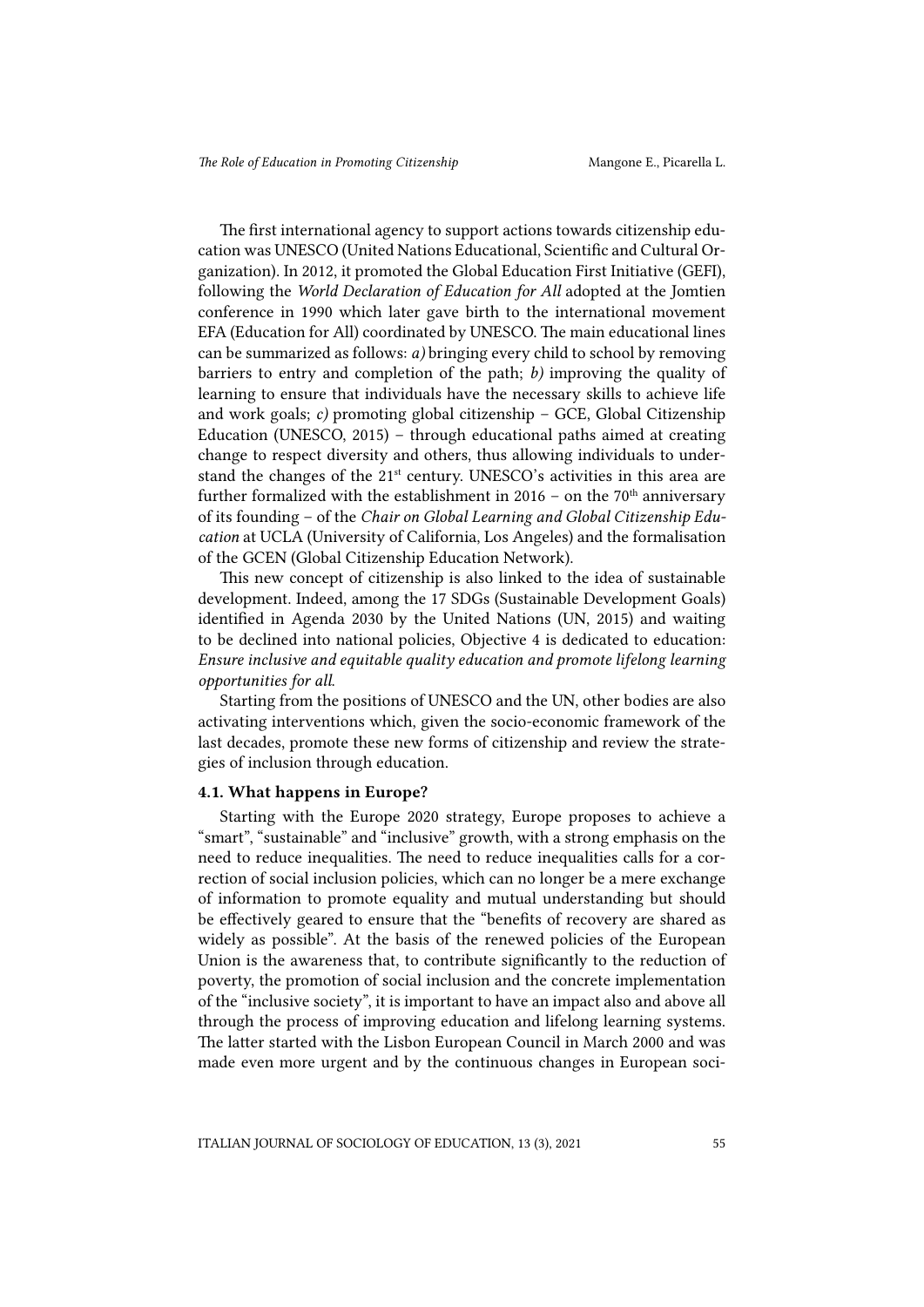ety. Previously, Europe published two important documents on educational efforts, which should not be forgotten. The first is the White Paper *Growth, Competitiveness, Employment* (European Commission, 1993), under Jacques Delors' presidency, which stressed the need not to limit the objectives of schools to the mere acquisition of skills, but to aim at developing the individual as a whole, that is, the individual who learns to "be". The second is the White Paper on *Education and Training* (European Commission, 1995) which implemented Delors' White Paper through a simultaneous analysis and operational guidelines at the European Union level in the fields of education and training.

For the focus of this article, the Council of Europe's Recommendation (2002) on *Education for Democratic Citizenship* is central for the European macro-region. The document establishes two principles: 1) education for democratic citizenship is fundamental to the Council of Europe's primary task of promoting a free, tolerant and just society, and 2) it contributes, together with the Organisation's other activities, to upholding the values and principles of freedom, pluralism, human rights and the rule of law, which are the foundations of democracy. At the same time, it states that education for democratic citizenship should be seen: *a)* as any other form of formal, non-formal or informal educational activity, including that of the family, which enables an individual to act throughout his or her life as an active and responsible citizen respecting the rights of others; *b)* a factor of social cohesion, mutual understanding, intercultural and inter-religious dialogue and solidarity, which contributes to promoting the principle of equality between men and women and which fosters the creation of a harmonious and peaceful system of intra- and inter-popular relations, as well as of defence and the development of society and democratic culture; *c)* a central element in the reform and implementation of educational policies; finally, *d)* a factor of innovation in terms of the organisation and management of general education systems, curricula and teaching methods. With this recommendation, Europe, at the start of the new millennium, sets out what will characterise all policies and strategies aimed at education and training processes from then on. As the culmination of the Council of Europe's efforts to define concepts, policies, and strategies for the application of good practice in democratic citizenship education, 2005 was declared the *European Year of Citizenship through Education*. The concept of citizenship evolves together with that of European citizenship and its current contents: "Citizenship education, which includes learning about the rights and duties of citizens, respect for democratic values and human rights, and the importance of solidarity, tolerance and participation in a democratic society, is seen as a means of preparing children and young people to become responsible and active citizens" (Eurydice, 2005, p. 3). In Europe, the notion of "responsible citizenship" is not

ITALIAN JOURNAL OF SOCIOLOGY OF EDUCATION, 13 (3), 2021 56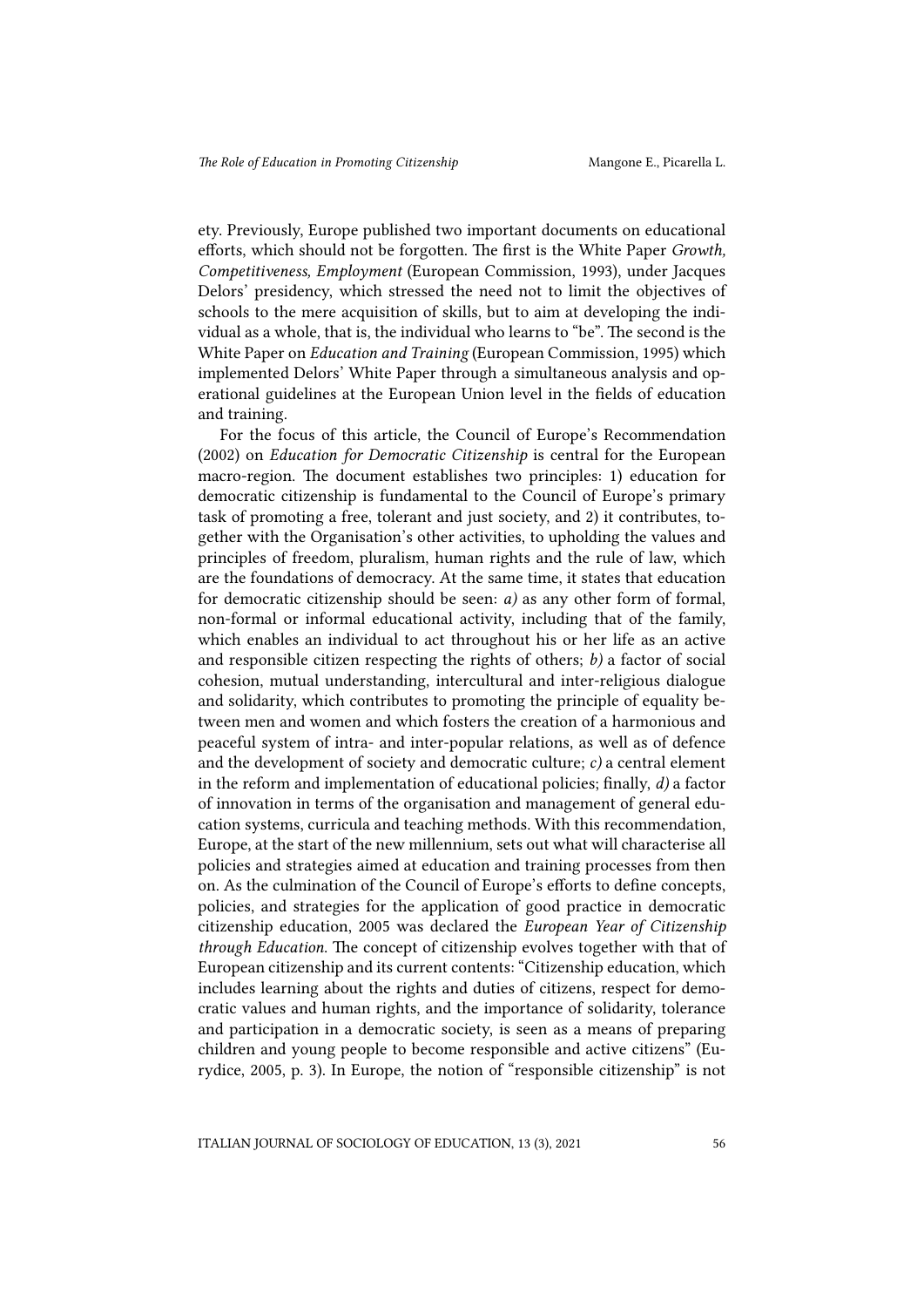transposed by individual member states, although it is present in various official documents. Many countries use another expression to refer to this concept, *e.g.,* "civic participation" (Latvia, Romania), "civic attitudes" or "civic awareness" (Poland), "civic engagement" (Romania) or "civic rights and duties" (Germany, Lithuania, Netherlands, Scotland). In general, it can be said that "responsible citizenship" covers matters related to the knowledge and exercise of civic rights and responsibilities (*Ibid*.). Despite these lexical differences, all countries share a global understanding of the concept and its implementation by associating it with values such as democracy, human dignity, freedom, respect for human rights, tolerance, etc. The Council of Europe adopted Guidelines published in 2008<sup>6</sup> and updated in 2010 (Global Education Week Network, 2008 and 2010) which will then be taken up in another document (Council of Europe, 2010) attributing primary importance to education in the pursuit of its mandate (peace, human rights and the rule of law). With this recommendation, the Council decides not to activate a specific program, but to promote a continuous and highly relevant educational activity, which develops, in particular, along two main lines: "education for democratic citizenship and human rights" and "global education".

The social changes occurring at the beginning of the third millennium, also in the light of the UNESCO global action programme (2015) for education, are pushing the management bodies of the European Community to adopt further documents, also given the interventions supporting sustainable development. In 2017, the European Council adopts the *European Consensus on Development* which states: "development education and awareness-raising can play an important part in raising levels of engagement amongst the public and in addressing the SDGs at national and global level thus contributing to global citizenship" (European Council, 2017). After, the European Council (2018) approved the Recommendation on key competencies for lifelong learning (Directive 2018/C 189/01), which replaces that of 2006 (2006/962/EC) – joint Parliament and Council of Europe – and includes among the operational indications also the promotion of the "development of competencies in the field of citizenship". Active and responsible citizenship and social inclusion become key competencies – in other words, civic competencies broaden their horizons to become *citizenship competencies*.

In recent years, therefore, efforts and attention have increasingly shifted to promoting citizenship education, especially in response to the threat to fundamental values such as peace, equality, and human rights, which Europe has faced for a while. Many countries are working to change their policies on the teaching of citizenship education (Eurydice, 2017), given that culture

<sup>6</sup> Many countries are currently adopting national strategies for global citizenship education, including Austria, Finland, Germany, Ireland, Portugal, the Czech Republic, and Spain.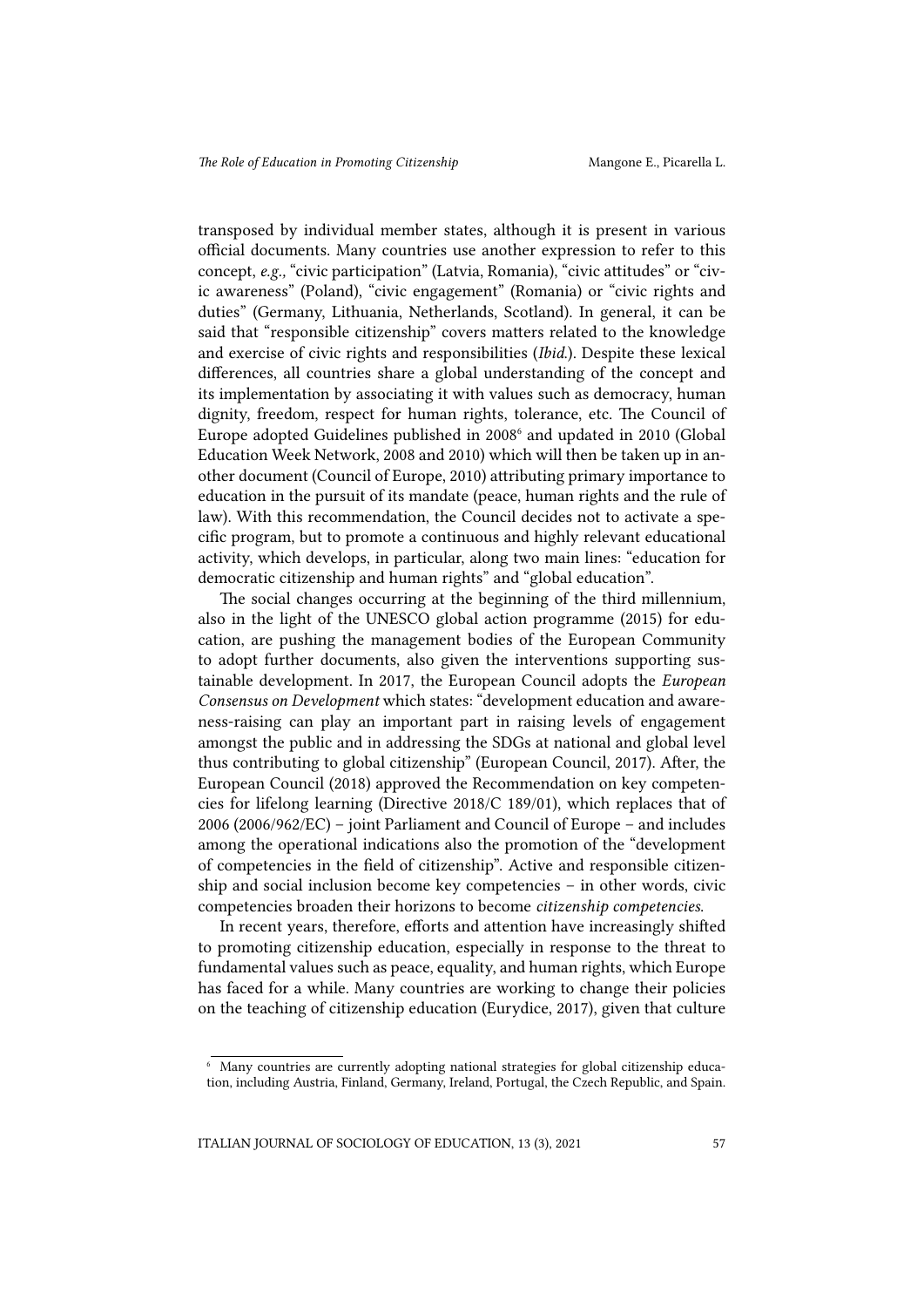and learning are paramount to ensure mutual respect and promote inclusion and equality.

Civic and social competencies, previously identified in the 2006 Recommendation, are among the main objectives of the Strategic Reference Framework for European cooperation in education and training (ET 2020 framework) to be implemented through education and training, as well as the promotion of equity, social cohesion and active citizenship.

### 4.2. What happens in Latin America?

We discussed above the most significant stages in the evolution of the actions and strategies adopted in specific by the European Union regarding the promotion of national policies and plans in the individual member states. We will now examine Latin America, a macro-region that is quite different from Europe for two reasons. First, many of its countries have long endured dictatorships. Second, while there are numerous regional organizations, supranational structures including most states are almost completely absent. We must also consider the debates marking the Latin American context: the decolonization of education and the need for cultivating an emancipatory political-pedagogical thought. The latter, in particular, must be independent of the Western and Eurocentric perspective and able to contribute effectively to the challenges of democratic consolidation in that geographical area. The answer, therefore, is to create a new pedagogical paradigm to facilitate decolonization processes. In this perspective, the full development of the decolonial turn cannot but entail a deep and radical problematization of the educational system, its institutions being the main mechanisms of reproduction of the dominant social structure. The development of this theoretical-epistemological condition underpins the pedagogical proposals for promoting the identity, culture, and ancestral knowledge of the Andean and Amazonian indigenous civilizations. These proposals' aim is threefold. First, reformulating public policies on education; second, decolonizing them; and third, opening institutional and academic spaces for critique and reflection. They wish to design multinational curricula following the peculiarities of this macro-area, from the Andean cosmovision to indigenous languages, thus promoting interculturality and inserting them fully into the universal human knowledge (Saavedra *et al.*, 2007; Dussel, 2003; Mignolo, 2003; Walsh *et al*., 2006; Lander, 2003).

In Latin America, as in the Caribbean, the definition of lines and interventions for the *Educación para la Ciudadanía Democrática* (ECD) has been linked both to historical aspects (dictatorships) and to processes of social change (inequality, lack of social integration, violence, etc.). The (historically speaking) recent end of dictatorships has forced Latin America to rebuild democratic mechanisms and social cohesion. Given the weakness of its so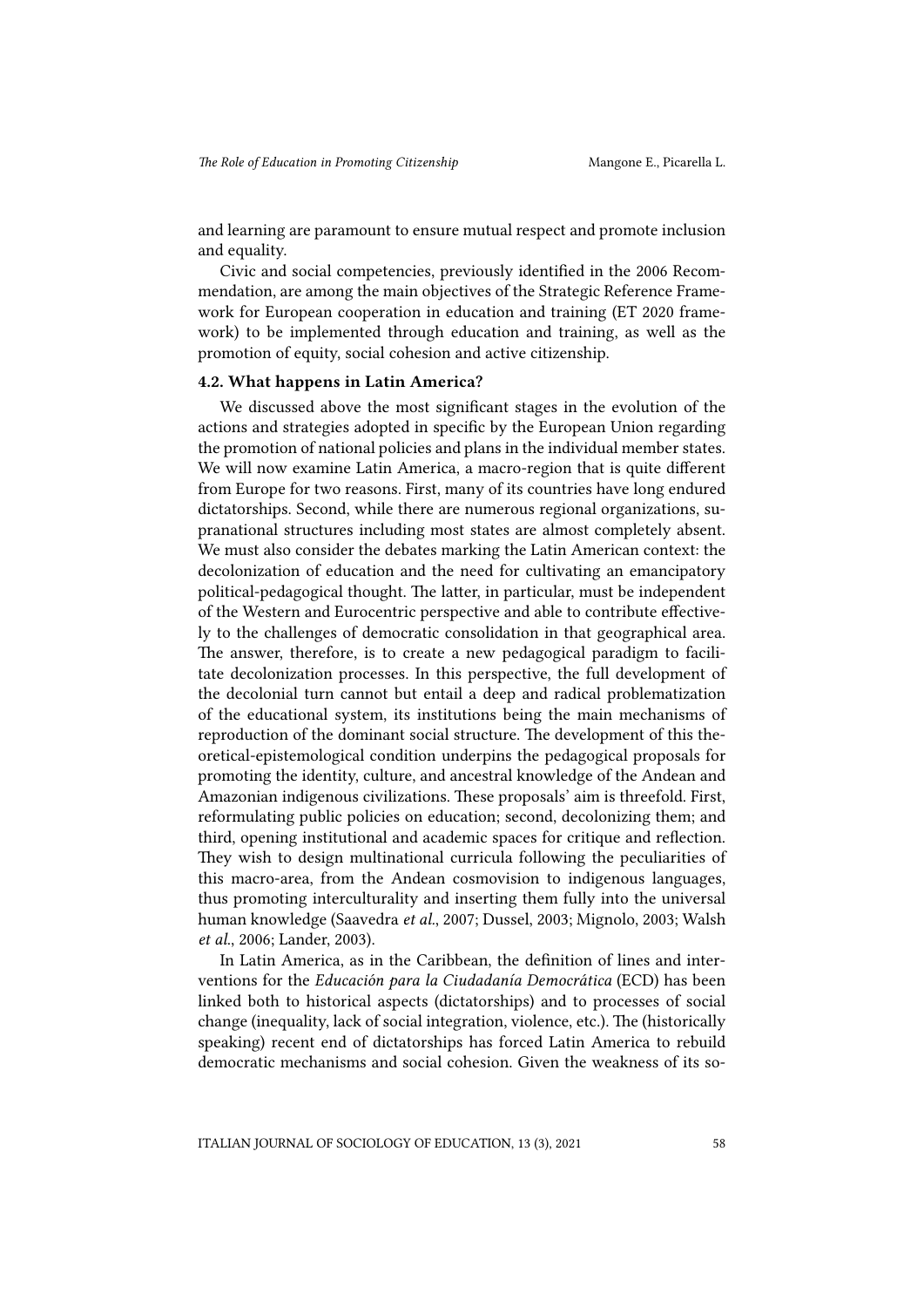cial fabric, it is perhaps one of the greatest challenges for these young democracies. Indeed, most Latin American countries have plenty of obstacles to full democratic consolidation. Democracy is threatened mainly by hyper-presidentialism, which deform the political-institutional sphere through dynamics of verticalization of the representative dimension, together with the fragmentation of traditional political forces and personalization of the electoral-partisan arena (Picarella, 2018). Mixing and feeding off each other, these trends cause strong distortions that translate into the continuous oscillations recorded by the Democracy Index<sup>7</sup>, which increasingly highlight sudden and dangerous transitions from "flawed democracy" to "hybrid regime", up to its more recent slide towards "authoritarian regime" (The Economist Intelligence Unit, 2021).

To curb these dynamics, it becomes essential to strengthen civil society and citizens' participation. It is especially true for some of the weaker sections of the population (the poor and ethnic and cultural minorities). There is, however, a sort of domination of the National Ministries of Education regarding education for democratic citizenship, and this mainly for three core points: "The degree of *ideological coherence and organizational discipline* within education ministries varies considerably; 2. The trend has been to increase *commitment to international DCE models and programs*, with all the problems related to geopolitics and donor conditioning; 3. The trend has been towards increased collaboration between ministries of education and other sectors of government" (Levinson & Berumen, 2007, p. 16).

For the above reasons, in 1999, the *Banco Interamericano de Desarrollo*  created the *Diálogo Regional de Política.* It aimed to build a network for the exchange of experiences among Latin American countries to help face the great globalization challenges. Among the networks identified, one concerned precisely the *Educación y Capacitación de Recursos Humanos*. This network had promoted a study entitled *Educación para la Ciudadanía y la Democracia para un Mundo Globalizado*: *una Perspectiva Comparativa* (Espínola, 2005), which was presented in 2005 in Washington at the VII General Meeting of the Banco and subsequently at the Report on Democracy in Latin America (UNDP, 2004). This meeting highlighted that democracy and the free market had to be considered the new economic and political paradigm to foster modernization, development, and integration in a global economy.

 $7$  The Democracy Index captures the state of democracy in 165 countries around the world. The Economist Intelligence Unit has compiled the report Democracy Index since 2006, 2021 marks its thirteenth edition. "The Democratic Index is based on five categories: electoral process and pluralism, the functioning of government, political participation, political culture, and civil liberties. Based on its scores on a range of indicators within these categories, each country is then itself classified as one of four types of regime: 'full democracy', 'flawed democracy', 'hybrid regime' or 'authoritarian regime'" (The Economist Intelligence Unit, 2021, p. 3).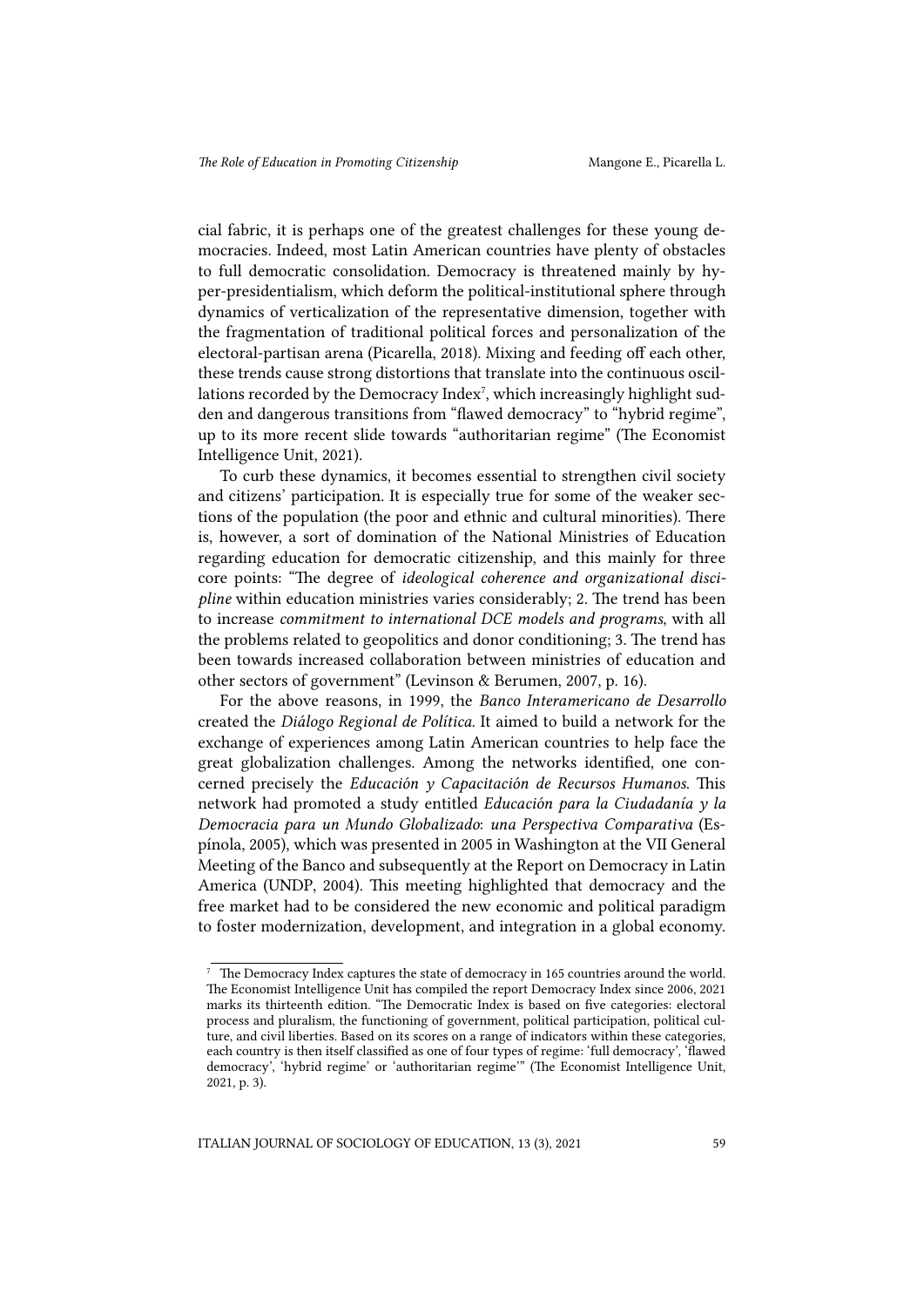In it, the school becomes the privileged space of socialization and, therefore, the ideal place to educate new citizens on democratic and ethical practices for social life. Educational systems thus transform the traditional ECD, based on civic education, into an ECD based on education for a new modern citizenry.

In the last 20 years, all Latin American countries increased the number of policies and programs aimed at educating the democratic citizen. Some are exclusively oriented to democratic citizenship education, while others include ECD among their various objectives (*e.g.*, environmental, or human rights education).

In broad strokes, the above is the process that has led to the development of interventions promoting democratic citizenship education in Latin America. As mentioned, it differs from what happened in Europe. In Latin America, programmes and initiatives have often originated from non-governmental organisations (NGOs). Alternatively, they stemmed from social actors who had resisted dictatorial measures and who, with the rebirth of democracy, had taken a prominent position in society. Alternatively, they stem from organisations such as UNESCO (much more than in Europe), the Organización de Estados Iberoamericanos (OEI) and the Banco Interamericano de Desarrollo (BID). It happened since the 1980s, when independent countries in Latin America, through the Organización de Estados Americanos (OES), had given rise to cooperation forms for developing actions and plans for the ECD. In 2001, the Inter-American Democratic Charter was signed, whose articles 26 and 27 stress the need to develop a democratic culture to accompany political reforms. In particular, art. 27 stated that "[...]. Special attention will be given to the development of programmes and activities for the education of children and youth as a means of ensuring the permanence of democratic values, including freedom and social justice". Likewise, the UNESCO position is clear: citizenship education is paramount. However, the institution is considered more a source of information than an agency providing a real service. Conversely, the Banco Interamericano de Desarrollo (BID) created the Observatorio Regional de Competencias Ciudadanas, which included the Ministers of Education of the following countries: Argentina, Chile, Colombia, Mexico, Nicaragua, and Panama. With vast funding from the IDB, this structure was transformed into the Regional System for the Evaluation and Desarrollo de Competencias Ciudadanas (SREDECC) to implement a programme on "Bienes Regionales Públicos". Its main purpose was to define the standards of citizens' skills for Latin America, considering the different educational systems existing throughout the continent. The participating countries partly differ from the founders: Brasil, Paraguay, Dominican Republic, México, Guatemala, Chile, and Colombia. Finally, the Organización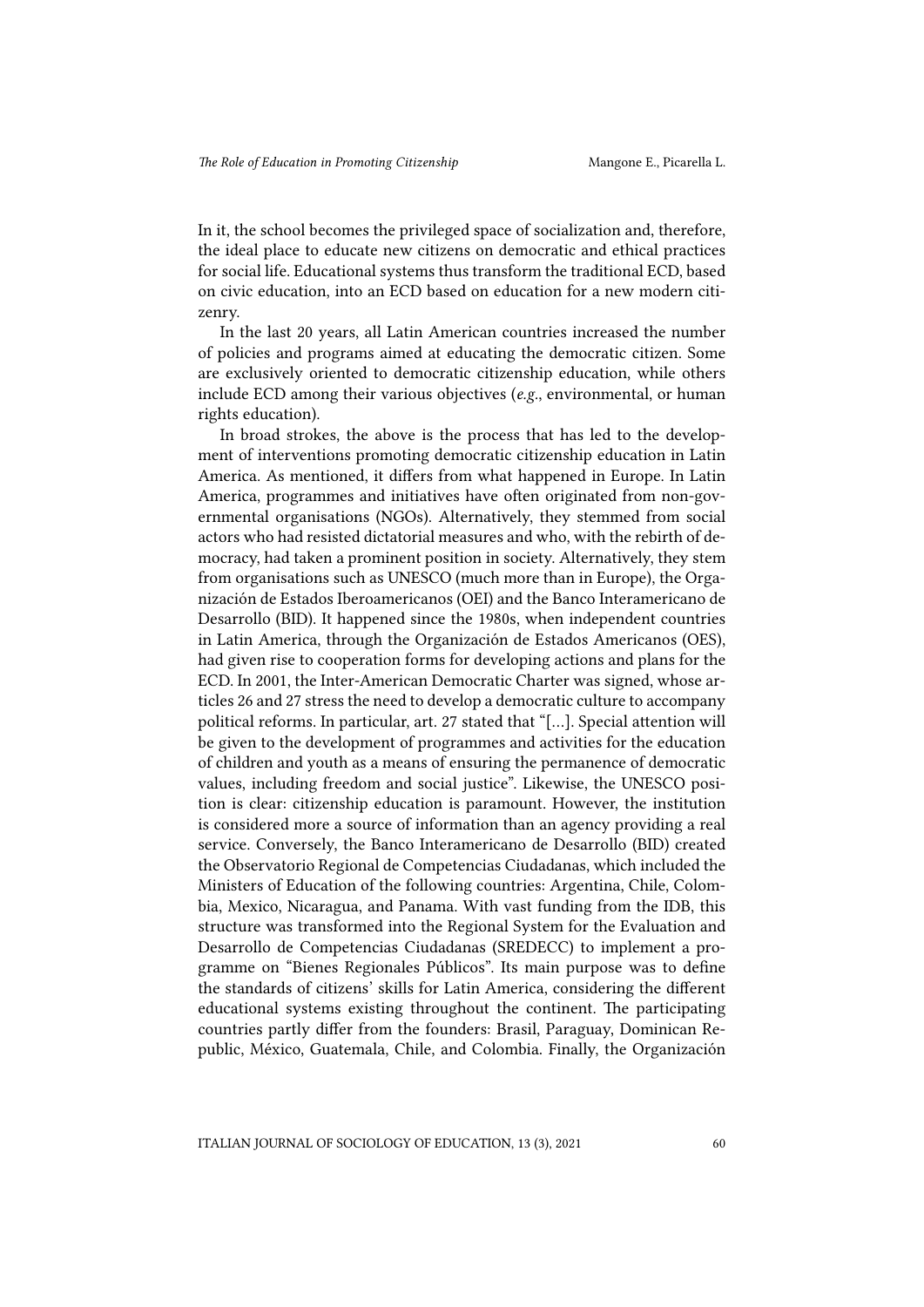de Estados Iberoamericanos (OEI) promotes programs<sup>8</sup> such as *Education for Citizenship, Democracy and Values in Plural Society* by channelling its efforts into reforming the education systems. In this sense, one program stands out. It is the *Educational Goals 2021: the education that we want for the bicentenaries generation* (Marchesi, 2009), by the Organización de Estados Iberoamericanos para la Educación, la Ciencia y la Cultura (OEI) together with the Conferencia Iberoamericana de Ministros de Educación. It is a collective project to address, through education, the challenges in [terms of] participation, democratic citizenship, justice, solidarity and social inclusion, economic and socio-cultural development. The program relies on education and the formation of citizenship as a transformative force in Latin American societies, setting eleven goals to be achieved during the second decade of the third millennium. The results, published annually, show a general convergence of the educational policies of Latin American countries. There is a growing trend at the normative level about adopting educational agendas aligned with the principles proposed on the subject. However, there is an interesting gap between normative predictions and practice, which rests on a persisting divide in terms of inequality, poverty, and access to education. The assessment document, *Miradas sobre la educación en Iberoamerica* (OEI, 2019) highlights issues on strengthening and maintaining skills in non-traditional disciplinary areas (environmental awareness, human rights, etc.), as well as in digitization. The crisis exacerbated by the Covid-19 pandemic has affected the macropolitical, organizational, and managerial level. Consequently, it is necessary to reorganise education, establishing strong educational programs for emergencies. They must ensure far-reaching access to adequate Internet connection and availability of appropriate devices as well as suitable education for teachers. Otherwise, the risk is an out-of-control widening of the gap due precisely to an exacerbation of pre-existing structural difficulties that were never resolved.

From the 2000s, each Latin American state has autonomously tried to direct interventions and educational actions towards what is now internationally recognized as a priority for all self-declared democratic countries - namely, the *Educación para la Ciudadanía Democrática* (ECD). It entails the definition of new practices and curricular paths of education (Cox *et al.*, 2014), which vary from country to country. Despite these differences, there is a clear need for further study. The construction of educational paths for democratic citizenship is crucial in building a political culture able to contrast the ever-returning authoritarianism that plagued Latin America in the past.

ITALIAN JOURNAL OF SOCIOLOGY OF EDUCATION, 13 (3), 2021 61

<sup>8</sup> In 2005, the OEI also promoted the Red Centroamericana de Educación en Valores para la Ciudadanía y la Democracia (RED-CAEV) aimed at coordinating and strengthening the efforts of the ECD in the Central American region.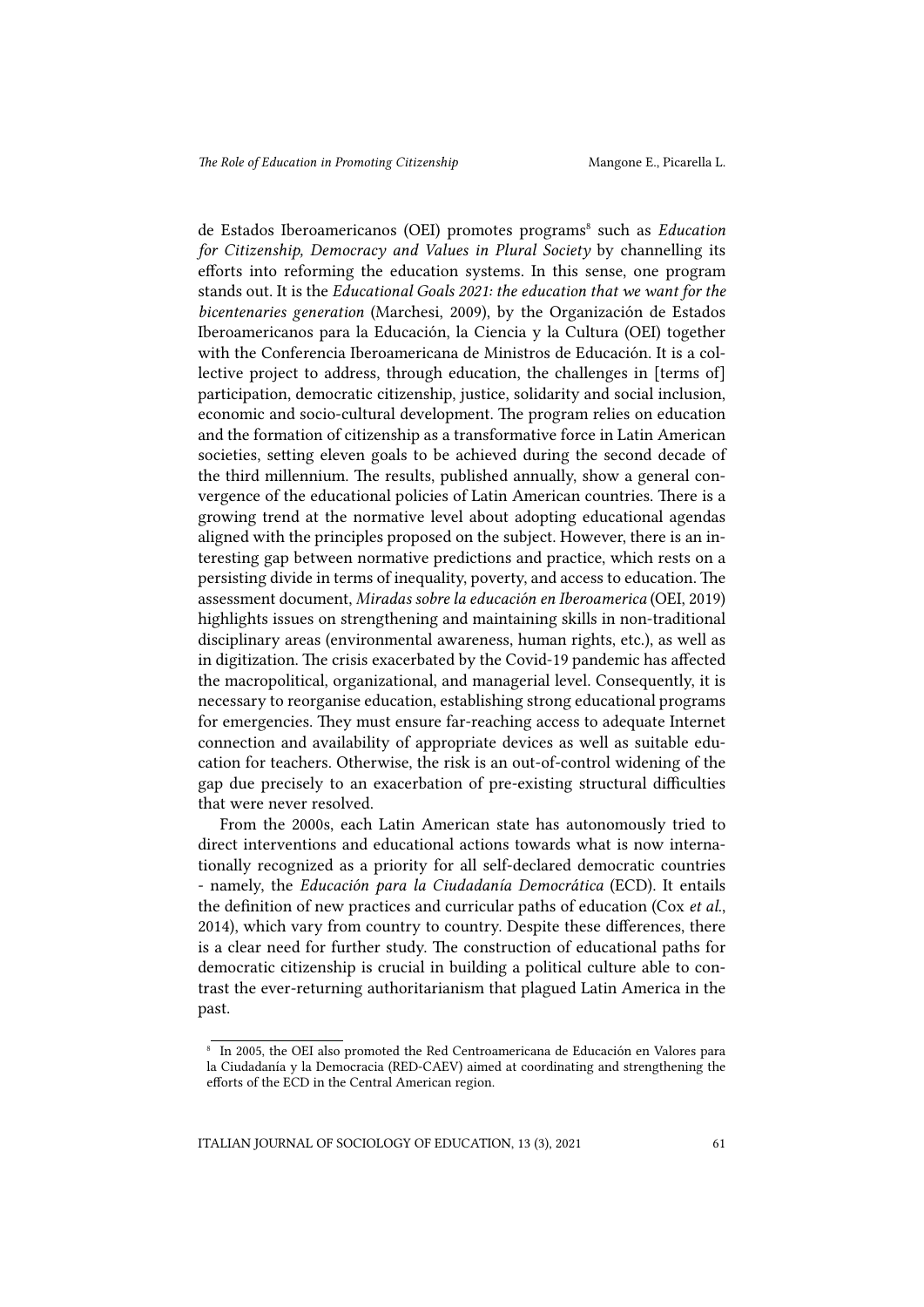#### Conclusions

While being substantially different, Europe and Latin America share an interest in establishing and strengthening new educational paths towards participatory citizenship. Their differences can be ascribed to both the political history of these two regions and their representation forms.

Europe is a union (although not a federative one); therefore, all member states have time limits for adopting its recommendations. This is not the case in Latin America. Here, there is no confederation of states but only supranational organizations. While very influential, the latter hold no real juridical power over the member states, unlike the European Union.

From a political point of view, the general tendency for both is to promote model comparisons and adopting shared international agreements and programmes. For educational systems, this means activating innovative paths for the acquisition of citizenship-related skills. It means understanding *legal concepts* (social structure, economy, and politics) as well as *phenomena* of social transformation. Global Citizenship Education (or planetary or worldwide, according to partly overlapping terminologies) finds its main frame of reference in the United Nations Organization, especially UNESCO, and its first declination is in the 1948 UN Universal Declaration of Human Rights:

"Education shall be directed to the full development of the human personality and to the strengthening of respect for human rights and fundamental freedoms. It shall promote understanding, tolerance and friendship among all nations, racial or religious groups, and shall further the activities of the United Nations for the maintenance of peace" (art. 26).

Consequently, many supranational and international recommendations stress the importance of promoting active and responsible citizenship at all levels of the education system by adopting multidisciplinary approaches to facilitate the acquisition of the knowledge, attitudes, and skills needed to live harmoniously in a democratic and multicultural society. The concept of citizenship to which these recommendations refer goes beyond the mere legal relationship between the individual and the state. It relies on compliance with a set of shared values that underpin democratic societies. The educational policies adopted in response to the demands of equity, social cohesion, equality, inclusion, and freedom share a common reference point in citizenship education. Despite inter- and intra-regional differences, the objective seems to have generally been the strengthening of democratic culture through the development of shared values and, at the same time, the preparation of the new generations for active participation in a democratic society. Citizenship education is, therefore, effective in developing political culture, critical thinking, and active participation. Aware that building a civil coexistence between peoples requires adequate civic competence, all recom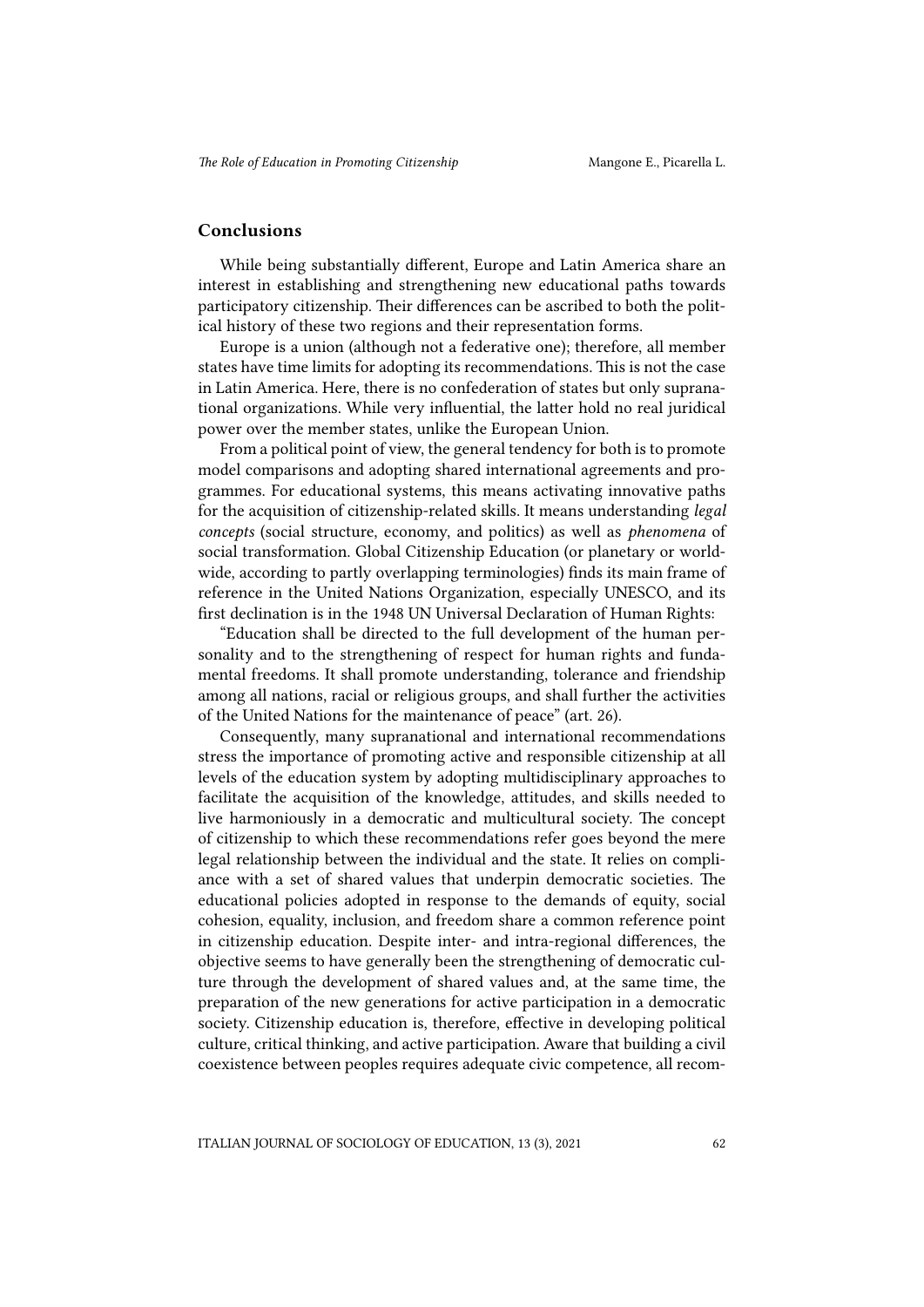mendations stressed the civic dimension. This entailed identifying specific knowledge, skills, and attitudes that translate into the capacity for solidarity and community engagement, closely linked to constructive, multi-level participation in the democratic decision-making process.

#### Acknowledgements

This article results from a collaboration between the two authors on a joint research project. The two cooperating institutions were the Department of Political and Communication Sciences (University of Salerno, Italy) and Grupo Aldo Moro (Maestría Internacional en Ciencia Política, Universidad Católica de Colombia-University of Salerno). Emiliana Mangone wrote the sections 1, 2, 4 and 4.1.; Lucia Picarella wrote the sections 3, 4.2. and the conclusions.

#### References

Arendt, H. (2006). Diario filosófico (1950-1973). Barcelona: Herder.

- Artiles, A. J., Kozleski, E. B., Waitoller, F. R. (Eds.). (2011). Inclusive Education: Examining Equity on Five Continents. Cambridge, MA: Harvard Education Press.
- Baumann, G. (1999). The Multiculturalism Riddle. Rethinking National, Ethnic, and Religious Identities. New York-London: Routledge.
- Berger, P. L. & Luckmann, T. (1966). The Social Construction of Reality: a Treatise in the Sociology of Knowledge. New York: Doubleday & Co.
- Bertagna, G. (2009). Dalle conoscenze/abilità alle capacità/competenze: il significato pedagogico e metodologico di una transizione. In G. Bertagna & G. Sandrone Boscarino (Eds.), L'insegnamento della religione cattolica per la persona. Itinerari culturali e proposte didattiche per la formazione in servizio dei docenti di religione cattolica (pp. 279-300). Milan: Centro Ambrosiano.
- Betti, C., & Cambi, F. (2011). Il '68. Una rivoluzione culturale tra pedagogia e scuola. Itinerari, modelli, frontiere. Milan: Unicopli.
- Cappelli, C., & Mangone, E. (2012). Verso l'integrazione culturale? Lingua, atteggiamenti e opinioni. In E. de Filippo & S. Strozza (Eds.), Vivere da immigrati nel casertano. Profili variabili, condizioni difficili e relazioni in divenire (pp. 201-223). Milan: FrancoAngeli.
- Council of Europe (2002). Education for democratic citizenship. Recommendation Rec (2002)12 of the Committee of Ministers to member states. Strasbourg: Council of Europe.
- Council of Europe (2010). Charter on Education for Democratic Citizenship and Human Rights Education. Recommendation CM/Rec(2010)7. Strasbourg: Council of Europe.Council of Europe (2017). European Consensus on Development. Strasbourg: Council of Europe.
- Council of Europe (2018). Key competences for lifelong learning. Recommendation (2018/C 189/01). Strasbourg: Council of Europe.
- Cox, C., Bascopé, M., Castillo, J.C., Miranda, D. & Bonhomme, M. (2014). Educación ciudadana en América Latina: Prioridades de los currículos escolares. Geneva: UNESCO Oficina Internacional de Educación.

ITALIAN JOURNAL OF SOCIOLOGY OF EDUCATION, 13 (3), 2021 63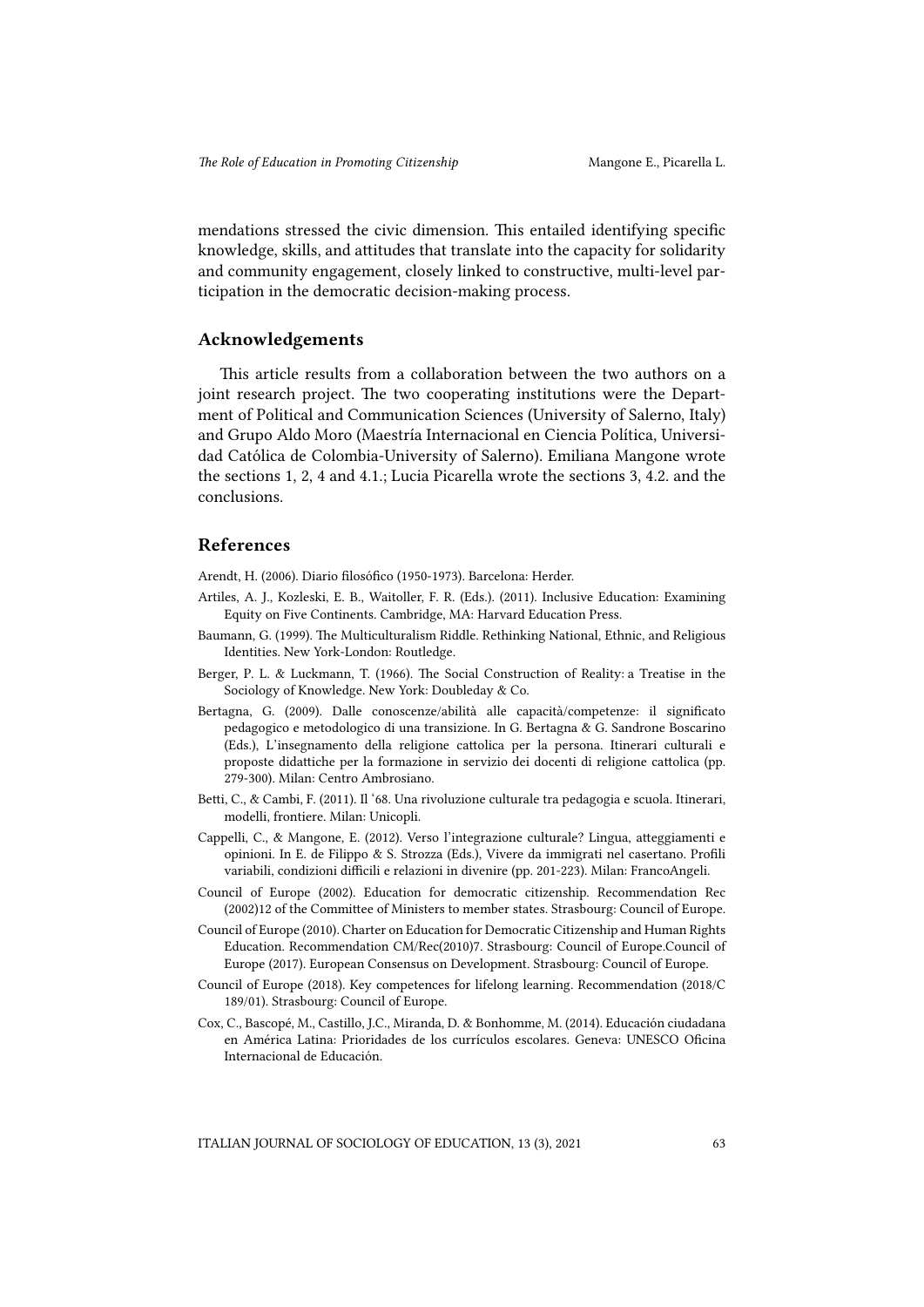- Dahrendorf, R. (1988). The Modern Social Conflict. An Essay on the Politics of Liberty. New York: Weidenfeld & Nicolson.
- Dussel, E. (2003). Europa, modernidad y eurocentrismo. In E. Lander (Comp.), La colonialidad del saber: eurocentrismo y ciencias sociales (pp. 41-53). Buenos Aires: CLACSO-UNESCO.
- Espínola, V. (Ed.). (2005). Educación para la ciudadanía y la democracia para un mundo globalizado: una perspectiva comparativa. Washington: Secretaría del Diálogo Regional de Política.
- European Commission (1993). Growth, competitiveness, employment. The challenges and ways forward into the 21st century: White paper. Luxemburg: Publications Office of the **EU**
- European Commission (1995). White Paper on Education and Training. Teaching and Learning. Towards the Learning Society. Luxemburg: Publications Office of the EU.
- Eurydice (2005). Citizenship Education at School in Europe. Brussels: Eurydice.
- Eurydice (2017). Citizenship Education at School in Europe. Eurydice report 2017. Brussels: Education, Audiovisual and Culture Executive Agency.
- Freire, P. (1980). Conscientizacao. Teoria e pratica da libertacao. Uma introducao ao pensamento de Paulo Freire. Sao Paulo: Ed. Moraes.
- Freire, P. (2011). La pedagogia degli oppressi. Torino: Gruppo Abele.
- Global Education Week Network (Eds.). (2008, 2010). Global Education Guidelines. Concepts and Methodologies on Global Education for Educators and Policy Makers. Lisbon: North-South Centre of the Council of Europe.
- Guardini, R. (1964). Scritti filosofici. Vol. II. Milan: Vita e Pensiero.
- Jenkins, E., Clinton, K., Purushotma, R., Robison, A.J. & Weigel, M. (2009). Confronting the Challenges of Participatory Culture: Media Education for the 21st Century. Chicago: The MacArthur Foundation.
- Lander, E. (Comp.) (2003). La colonialidad del saber: eurocentrismo y ciencias sociales. Buenos Aires: CLACSO-UNESCO
- Lawrence, S.J. (2008). Sociology of Education. In L.G. Thomas (Ed.), 21st Century Education: A Reference Handbook (pp. 299-307). Thousand Oaks: SAGE Publications.
- Levinson, B.A.U. & Berumen, J.G. (2007). Educación para una ciudadanía democrática en los países de América Latina: una mirada crítica. *REICE. Revista Iberoamericana sobre Calidad, Eficacia y Cambio en Educación*, 5(4), 16-31.
- Malizia, G., Tonini, M. & Valente, L. (Eds.). (2008). Educazione e cittadinanza. Verso un nuovo modello culturale ed educativo. Milan: FrancoAngeli.
- Mangone, E. (2012a). Conoscenza, persona, società. Milan: FrancoAngeli.
- Mangone, E. (2012b). The Third Sector Organizations for Sustainable Development, Governance and Participatory Citizenship. *Italian Sociological Review, 2(1)*, 14-23. doi: http://dx.doi.org/10.13136/isr.v2i1.26
- Mangone, E. (2015). Beyond the Micro-Macro Opposition: The Multidimensionality of the Educational Processes. In G. Marsico, M.V. Dazzani, M. Ristum & A.C. de Souza Bastos (Eds.), Educational Contexts and Borders through a Cultural Lens: Looking Inside, Viewing Outside (pp. 53-63). Geneve: Springer.
- Marchesi, Á. (2009). Las Metas Educativas 2021. Un proyecto iberoamericano para transformar la educación en la década de los bicentenarios. *Revista Iberoamericana de Ciencia, Tecnología y Sociedad - CTS*, 4(12), 87-157.
- Maritain, J. (1977). Cristianesimo e democrazia. Milan: Vita e Pensiero.

ITALIAN JOURNAL OF SOCIOLOGY OF EDUCATION, 13 (3), 2021 64